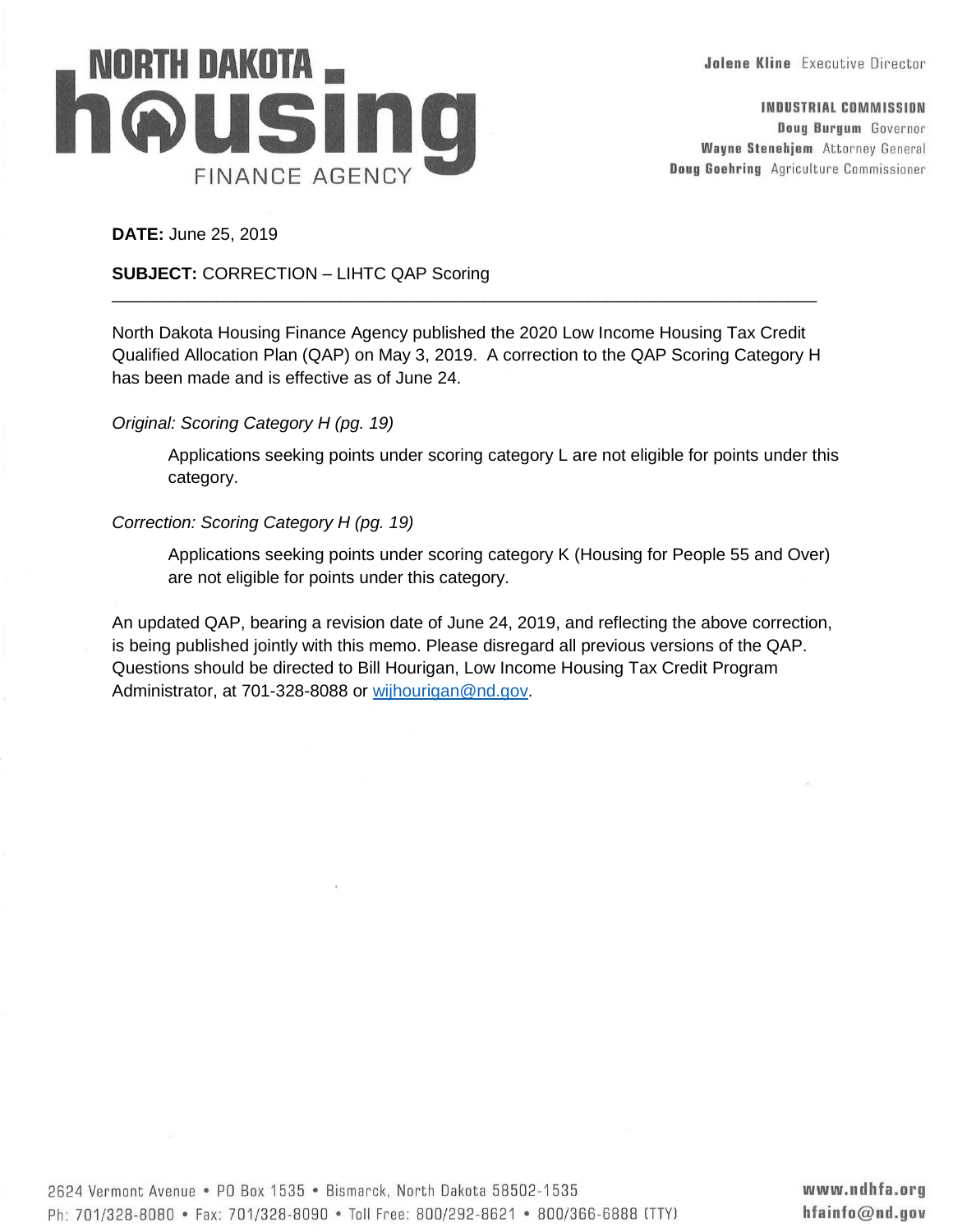# NORTH DAKOTA \_ housing FINANCE AGENCY

# 2020 LOW-INCOME HOUSING TAX CREDIT PROGRAM ALLOCATION PLAN

(Updated 6/24/19)

CREDIT ISSUING AGENCY: North Dakota Housing Finance Agency 2624 Vermont Avenue PO Box 1535 Bismarck, ND 58502-1535

CONTACT: Planning and Housing Development Division 1-800-292-8621 or (701) 328-8080 or 1-800-366-6888 (TTY)

THE INFORMATION IN THIS PLAN IS PROVIDED AS A GENERAL OVERVIEW AND SHOULD NOT BE RELIED ON FOR TAX PURPOSES. INDIVIDUAL APPLICANTS ARE SOLELY RESPONSIBLE FOR COMPLIANCE WITH SECTION 42 OF THE TAX REFORM ACT OF 1986, AS AMENDED. EACH APPLICANT WILL BE RESPONSIBLE FOR THE DETERMINATION OF THE AMOUNT OF TAX CREDIT FOR WHICH THEY APPLY. NDHFA RECOMMENDS THAT APPLICANTS SEEK PROFESSIONAL ADVICE PRIOR TO SUBMITTING AN APPLICATION.

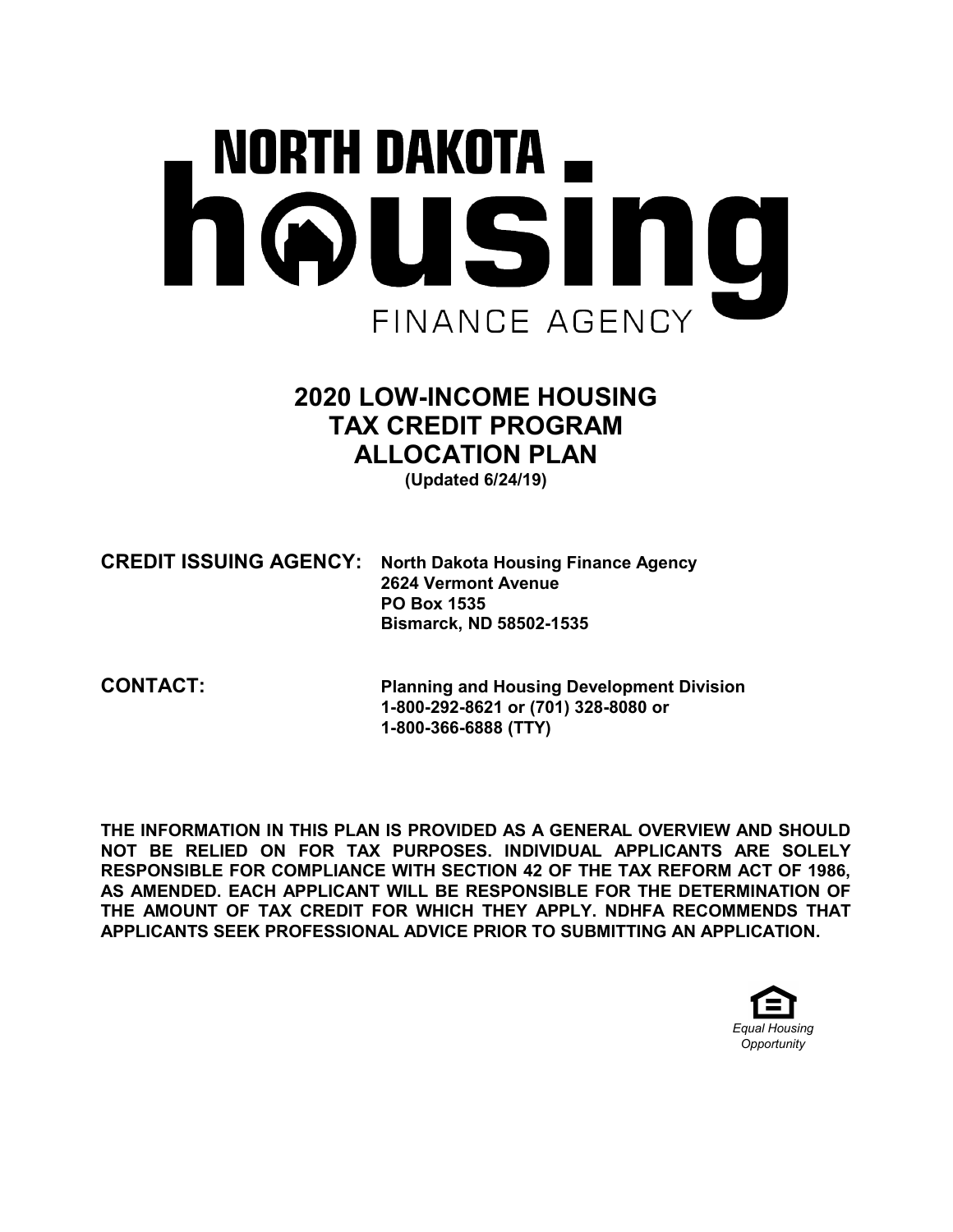| I.   | <b>INTRODUCTION</b>          |                                                | 1               |  |
|------|------------------------------|------------------------------------------------|-----------------|--|
| Ⅱ.   | <b>GENERAL PROVISIONS</b>    |                                                |                 |  |
|      |                              | <b>Credit Rate</b>                             | 1<br>1          |  |
|      | В.                           | <b>Eligible Basis</b>                          | $\overline{2}$  |  |
|      | $C_{-}$                      | Maximum Developer Fee                          | $\overline{2}$  |  |
|      | D.                           | Maximum Builder/Contractor Fees                | 3               |  |
|      | Е.                           | <b>Qualified Basis</b>                         | 3               |  |
|      | F.                           | <b>Annual Credit Amount</b>                    | 3               |  |
|      | G.                           | Income and Rent Restrictions                   | 3               |  |
|      | Η.                           | <b>Extended Low-Income Housing Commitment</b>  | 5               |  |
|      | L.                           | <b>Gross Rent Floor</b>                        | 5               |  |
|      | J.                           | <b>Compliance Monitoring</b>                   | 5               |  |
|      | Κ.                           | Restriction                                    | 6               |  |
|      | L.                           | Discrimination                                 | 6               |  |
|      | М.                           | ADA and 504                                    | 6               |  |
|      | N.                           | <b>VAWA</b>                                    | $\overline{7}$  |  |
|      | O.                           | Limit on Volume                                | 7               |  |
|      | Р.                           | Recapture                                      | 7               |  |
|      | Q.                           | <b>Reserve Accounts</b>                        | 7               |  |
|      | R.                           | <b>Tax-Exempt Financed Projects</b>            | 7               |  |
|      | $S_{-}$                      | Identity of Interest                           | 7               |  |
|      | Τ.                           | Disclosure of Interest                         | 8               |  |
|      | U.                           | Notice to Local Jurisdictions                  | 8               |  |
| III. | <b>TYPES OF DEVELOPMENTS</b> |                                                |                 |  |
|      | А.                           | <b>New Construction</b>                        | 8<br>8          |  |
|      | <b>B.</b>                    | <b>Existing Projects</b>                       | 8               |  |
|      | $C_{-}$                      | <b>Substantial Rehabilitation</b>              | 9               |  |
|      | D.                           | Ineligible Projects                            | 9               |  |
| IV.  |                              | <b>APPLICATION PROCESS</b>                     | 10              |  |
| V.   |                              | <b>THRESHOLD REQUIREMENTS</b>                  | 10              |  |
|      | А.                           | <b>Demonstrated Site Control</b>               | 10              |  |
|      | В.                           | <b>Zoning Availability</b>                     | 10              |  |
|      | C.                           | Infrastructure and Utility Availability        | 10              |  |
|      | D.                           | <b>Applicant Characteristics</b>               | 11              |  |
|      | Е.                           | <b>Financial Projections</b>                   | 11              |  |
|      | F.                           | Ownership                                      | 11              |  |
|      | G.                           | <b>Subsidies</b>                               | 12              |  |
|      | Η.                           | Compliance with Fair Housing Act               | 12 <sub>2</sub> |  |
|      | I.                           | <b>Public Housing Waiting List</b>             | 12 <sub>2</sub> |  |
|      | J.                           | <b>Broadband Infrastructure</b>                | 12 <sub>2</sub> |  |
|      | Κ.                           | <b>Housing Need</b>                            | 12 <sub>2</sub> |  |
|      | L.                           | <b>Capital Needs Assessment</b>                | 12              |  |
|      | M.                           | Ability                                        | 13              |  |
|      | N.                           | Appraisal                                      | 13              |  |
|      | О.                           | <b>USDA Financing</b>                          | 13              |  |
|      | Ρ.                           | Self-Scoring                                   | 13              |  |
| VI.  |                              | <b>APPLICATION FEES</b>                        | 14              |  |
|      | А.                           | For-Profit Applicants                          | 14              |  |
|      | В.                           | Non-Profit or Political Subdivision Applicants | 14              |  |
|      | C.                           | <b>Tax-Exempt Financed Projects</b>            | 14              |  |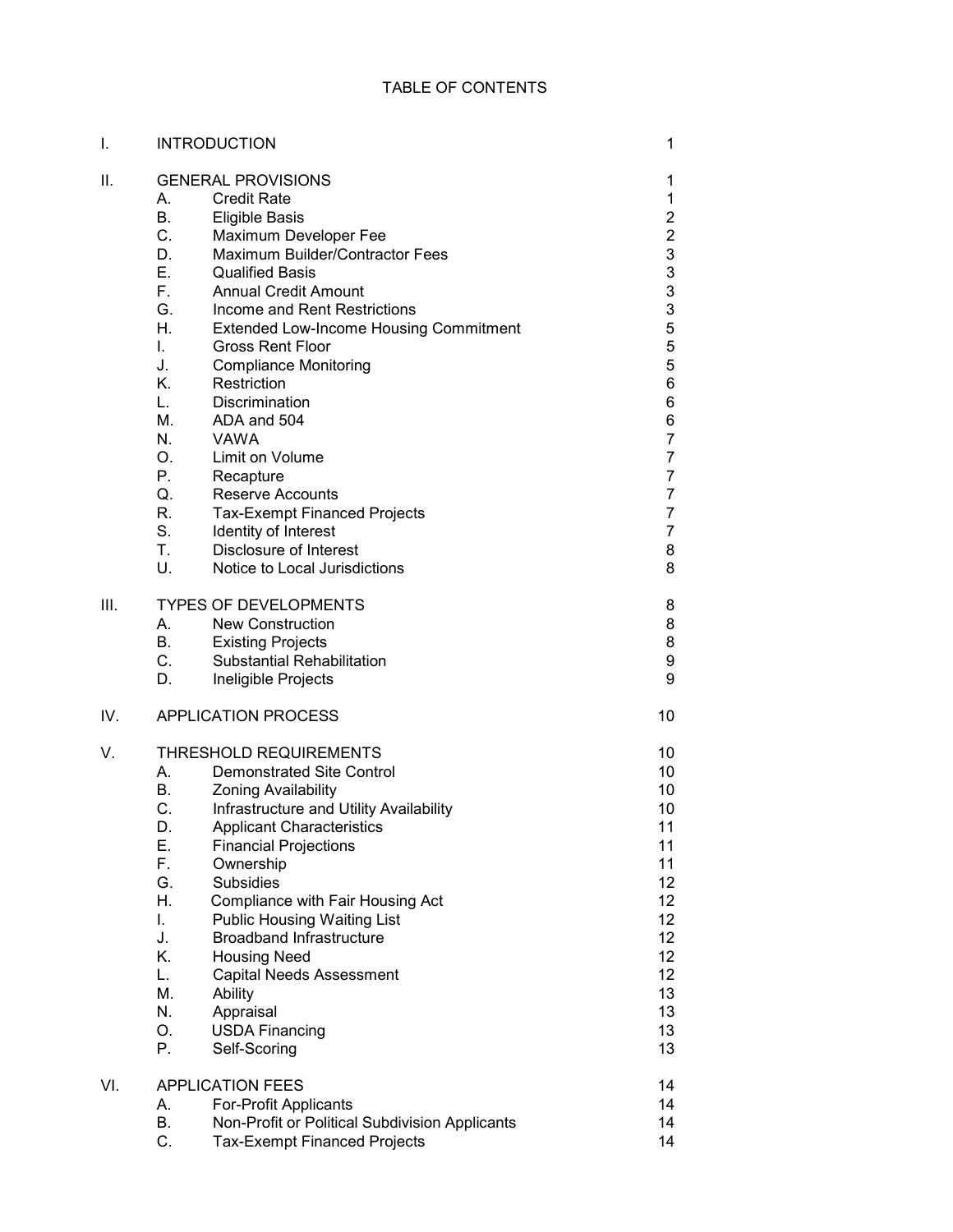| VII.  | <b>PROJECT RATINGS</b>                              |                                       | 14 |
|-------|-----------------------------------------------------|---------------------------------------|----|
|       | Serves Lowest Income Group<br>А.                    |                                       | 15 |
|       | <b>B.</b><br>Redevelopment and Revitalization       |                                       | 15 |
|       | C.<br><b>Historic Properties</b>                    |                                       | 16 |
|       | D.<br><b>Permanent Supportive Housing</b>           |                                       | 16 |
|       | Е.<br>Design Standards                              |                                       | 17 |
|       | Е.<br><b>Universal Design</b>                       |                                       | 18 |
|       | G.<br><b>Green Communities</b>                      |                                       | 18 |
|       | Η.<br>Rent Rebate for Homeownership                 |                                       | 19 |
|       | L.<br><b>Tenant Ownership</b>                       |                                       | 19 |
|       | J.<br>Housing for Individuals with Children         |                                       | 19 |
|       | K.<br>Housing for People 55 and Over                |                                       | 19 |
|       | L.<br><b>Preserve Existing Affordability</b>        |                                       | 19 |
|       | М.<br><b>Committed Leverage</b>                     |                                       | 20 |
|       | N.<br>Geographic Location                           |                                       | 20 |
| VIII. | SET-ASIDES and TARGETED AREAS                       |                                       | 20 |
|       | Non-Profit Participation<br>А.                      |                                       | 20 |
|       | В.<br><b>Indian Reservation Set-Aside</b>           |                                       | 20 |
|       | C.                                                  | New Development / Preservation Parity | 21 |
| IX.   | <b>CREDIT AWARD PROCESS</b>                         |                                       | 21 |
|       | А.<br><b>Conditional Reservation</b>                |                                       | 21 |
|       | В.<br><b>Formal Reservation</b>                     |                                       | 22 |
|       | C.<br><b>Project Progress Reports</b>               |                                       | 23 |
|       | D.<br><b>Credit Return or Cancellation</b>          |                                       | 23 |
|       | Ε.<br><b>Equity Pre-Close</b>                       |                                       | 23 |
|       | <b>Carryover Allocation</b><br>F.                   |                                       | 23 |
|       | <b>Final Allocation of Tax Credits</b><br>G.        |                                       | 23 |
| Χ.    | RESPONSIBILITY OF APPLICANT                         |                                       | 24 |
| XI.   | <b>CLARIFICATION OF NDHFA ROLE</b><br>25            |                                       |    |
| XII.  | MODIFICATION TO THE QUALIFIED ALLOCATION PLAN<br>25 |                                       |    |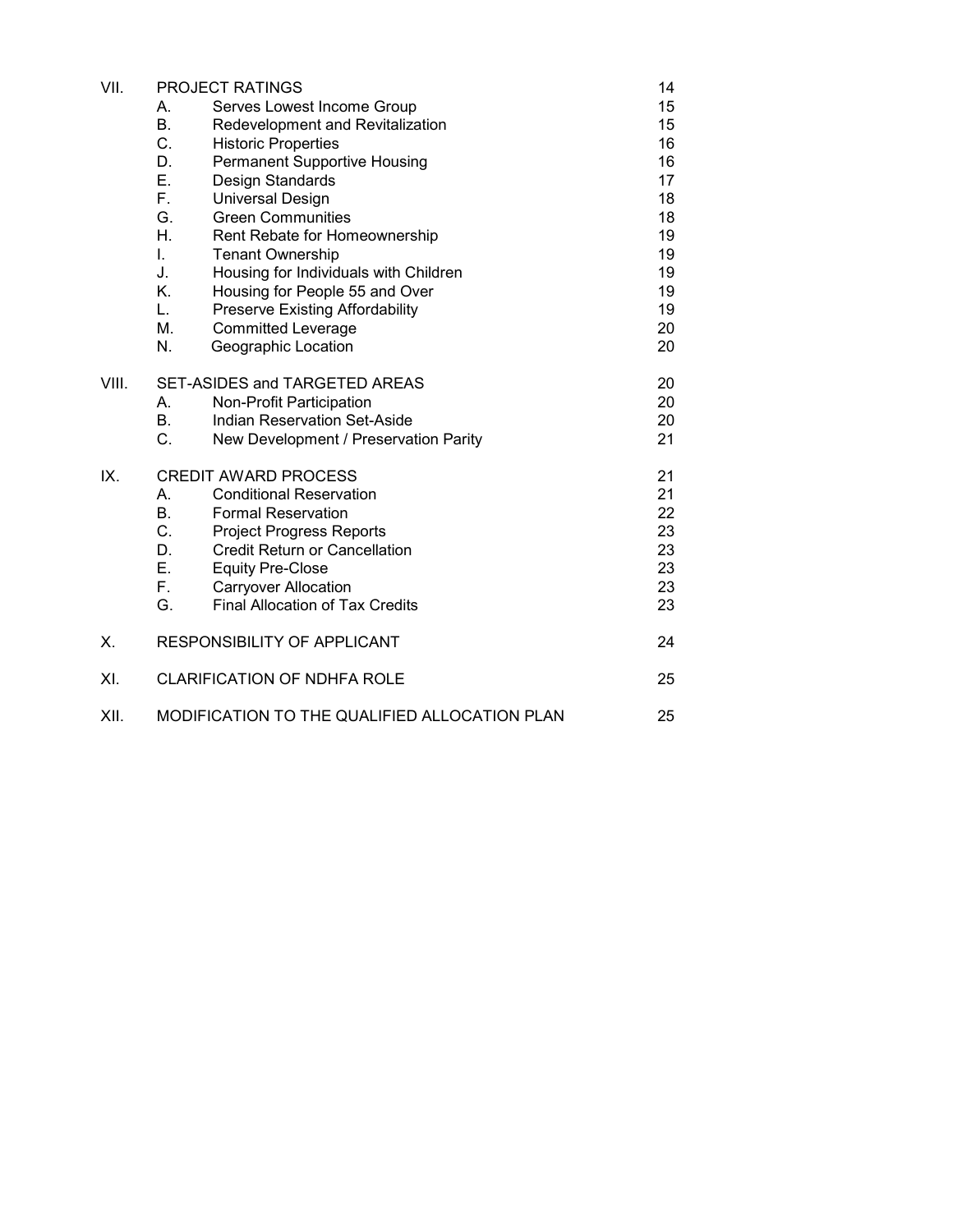# NORTH DAKOTA LOW-INCOME HOUSING TAX CREDIT PROGRAM 2020 ALLOCATION PLAN

# I. INTRODUCTION

North Dakota Housing Finance Agency ("NDHFA") is responsible for the administration of the Low-Income Housing Tax Credit ("LIHTC") Program for the State of North Dakota. The LIHTC Program was established by the Tax Reform Act of 1986 for the purpose of encouraging the construction and rehabilitation of housing for low-income individuals and families. The LIHTC ("tax credit") offers a reduction in tax liability to owners and investors. Parties interested in pursuing LIHTCs should reference Section 42 of the Internal Revenue Code (the "Code") for more detailed information. It is also advisable to seek competent tax counsel for additional guidance.

Pursuant to the Budget Reconciliation Act of 1989, NDHFA is required to develop a Qualified Allocation Plan ("Plan") defining the process by which it will distribute the tax credits to low-income housing projects throughout the State of North Dakota.

NDHFA's allocation plan, as herein stated, promotes the selection of those projects which serve to address the most crucial needs of the state within the guidelines and requirements established by the federal government.

NDHFA holds a public hearing in Bismarck on changes to the Plan and public comments are invited. Testimony and comments are considered from those attending, as well as other information gathered from written comments received as the result of publication of the draft allocation plan. These comments are then taken into consideration in the formulation of the final plan.

# II. GENERAL PROVISIONS

NDHFA reserves the right, at its sole discretion, to modify or waive any condition of this plan, which is not mandated by the Code, on a case-by-case basis for good cause.

For purposes of this Plan, the Developer is defined as the individual or entity to which the developer fees are paid for promoting the project. The Developer may or may not be the Applicant. The Applicant is either the owner of the project (i.e. partnership, corporation, limited liability company, etc.) or the entity that has controlling interest in the ownership entity (i.e. the general partner, managing member, individual, etc.).

- A. Credit Rate: The tax credit is intended to provide, over a 10-year period, a present value credit of either of the following:
	- 30 percent of the project's Qualified Basis for new buildings with a federal subsidy or for the acquisition costs of eligible existing buildings that are rehabilitated. These are commonly referred to as 4% tax credits.

A new building is treated as federally subsidized if there is tax-exempt financing.

 70 percent of the project's Qualified Basis in the case of new construction or the substantial rehabilitation costs on an acquired building. These are commonly referred to as 9% tax credits.

 The Internal Revenue Service (IRS) publishes, on a monthly basis, the applicable percentage ("credit rate") to be used in calculating the annual credit amount, approximately 4 percent for the 30 percent present value credit and at least 9 percent for the 70 percent present value credit. NDHFA will underwrite applications at the credit rates in affect at the time of the application submission deadline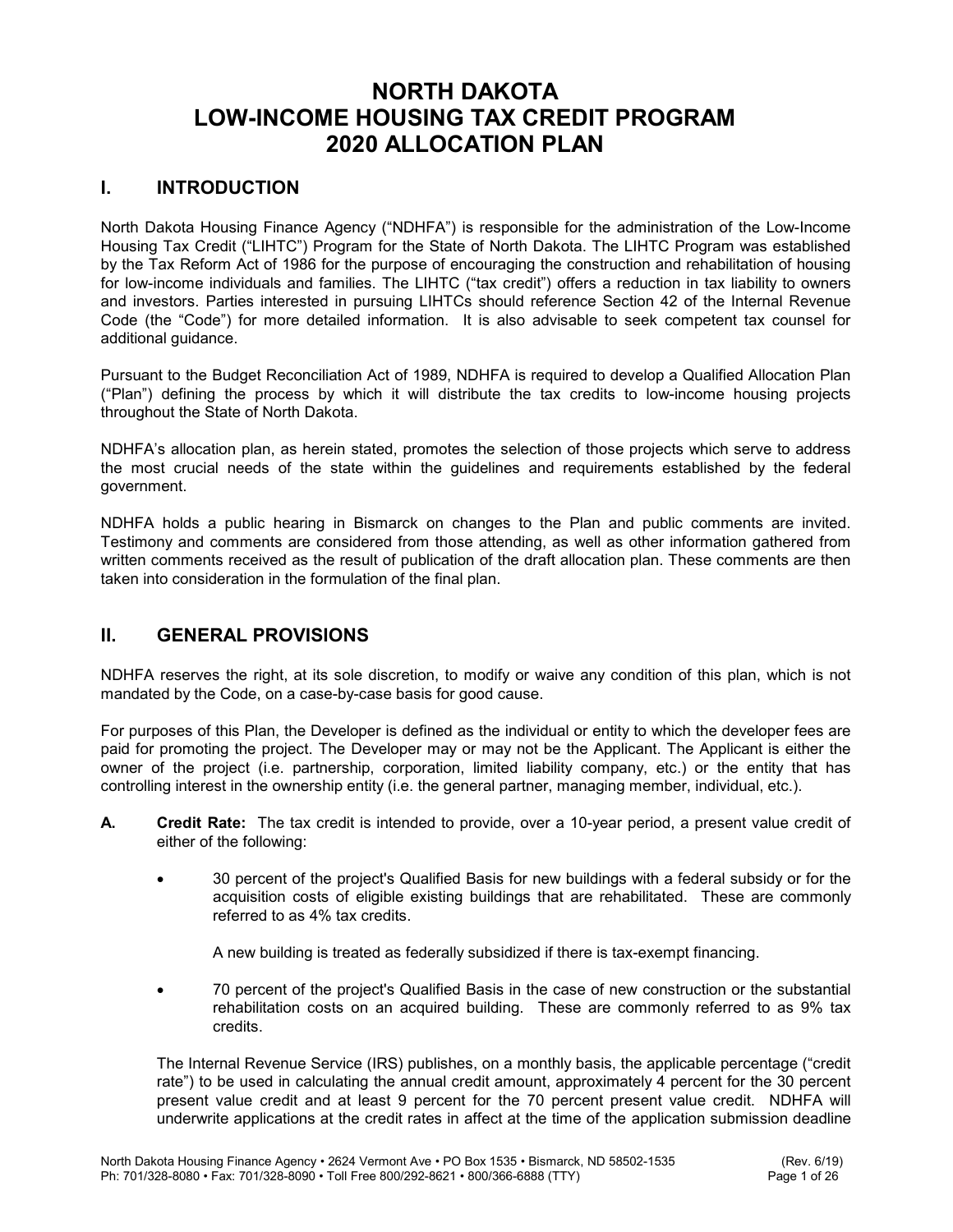plus a cushion of 20 basis points on the 4% tax credit rate. No cushion will be added to the 9% tax credit rate.

 Credit is available each year for 10 years. Credit is based on the percentage of qualified low-income units in a project or the percentage of floor space of qualified low-income units, whichever is less. Allocations are made to each building regardless of the number of buildings comprising a project.

**B.** Eligible Basis: The eligible basis for a new building is arrived at by taking all costs not allowable under the Code, including land, and subtracting them from the total project cost.

 The eligible basis for an existing building is the sum of the acquisition cost plus additions and improvements, but only if the building has not been placed-in-service or substantially rehabilitated in the preceding 10 years. For exemptions to this rule, see page 8 (B. Existing Projects).

 Eligible basis is reduced by federal grants, residential rental units which are above the average quality standard of the low-income units, any historic rehabilitation credits, and non-residential rental property.

Non-acquisition eligible basis may be increased by 30 percent for projects meeting any of the following conditions.

- (1) The project is located in a HUD-designated Difficult Development Area (DDA).
- (2) The project is located in a HUD-designated Qualified Census Tract (QCT).
- (3)\* The project meets one of the following NDHFA designations:
	- A. The project is designed to primarily serve special needs populations, (i.e. homeless or those requiring permanent supportive services).
	- B. The project targets 20 percent or more of the units at 30 percent of area median income or less.
	- C. The project is within tribal reservations, including the Trenton Indian Service Area.
	- D. The project entails new construction on in-fill lots a) with existing structures which need to be demolished or b) requiring substantial environmental remediation.
	- E. The project is located in a rural area without sufficient soft financing to be financially feasible in low market-rent areas. Proposed rents, including utility allowance, must be the lesser of a) Fair Market Rents or b) a minimum of 20 percent below LIHTC rent ceilings, either of which will be enforced through a land use restriction agreement ("LURA"). Developments with a project-based federal rent subsidy are not eligible.
	- F. The project is located in an Opportunity Zone, as defined in Code Section 1400Z-1.

 Applicants must provide a narrative explanation justifying the need to increase the eligible basis. Basis boost is not available on 4% acquisition tax credits. \*The potential basis boost under condition (3) above does not apply to tax-exempt bond financed projects. The potential boost to non-acquisition basis under conditions (1) and (2) above does apply to tax-exempt bond financed projects.

 NDHFA is obligated to allocate only the amount of credit necessary to make the project financially feasible.

C. Maximum Developer Fee: Developer fee will be limited to 15 percent of the eligible basis of the project for those with 50 or fewer units and 12 percent for projects of 51 or more units. Fees paid to consultants will be included in this limitation. The developer fee for the acquisition portion of an acquisition/rehabilitation project cannot exceed 5 percent. The fees of all parties with an Identity of Interest with the Developer in the project will be taken into consideration when calculating the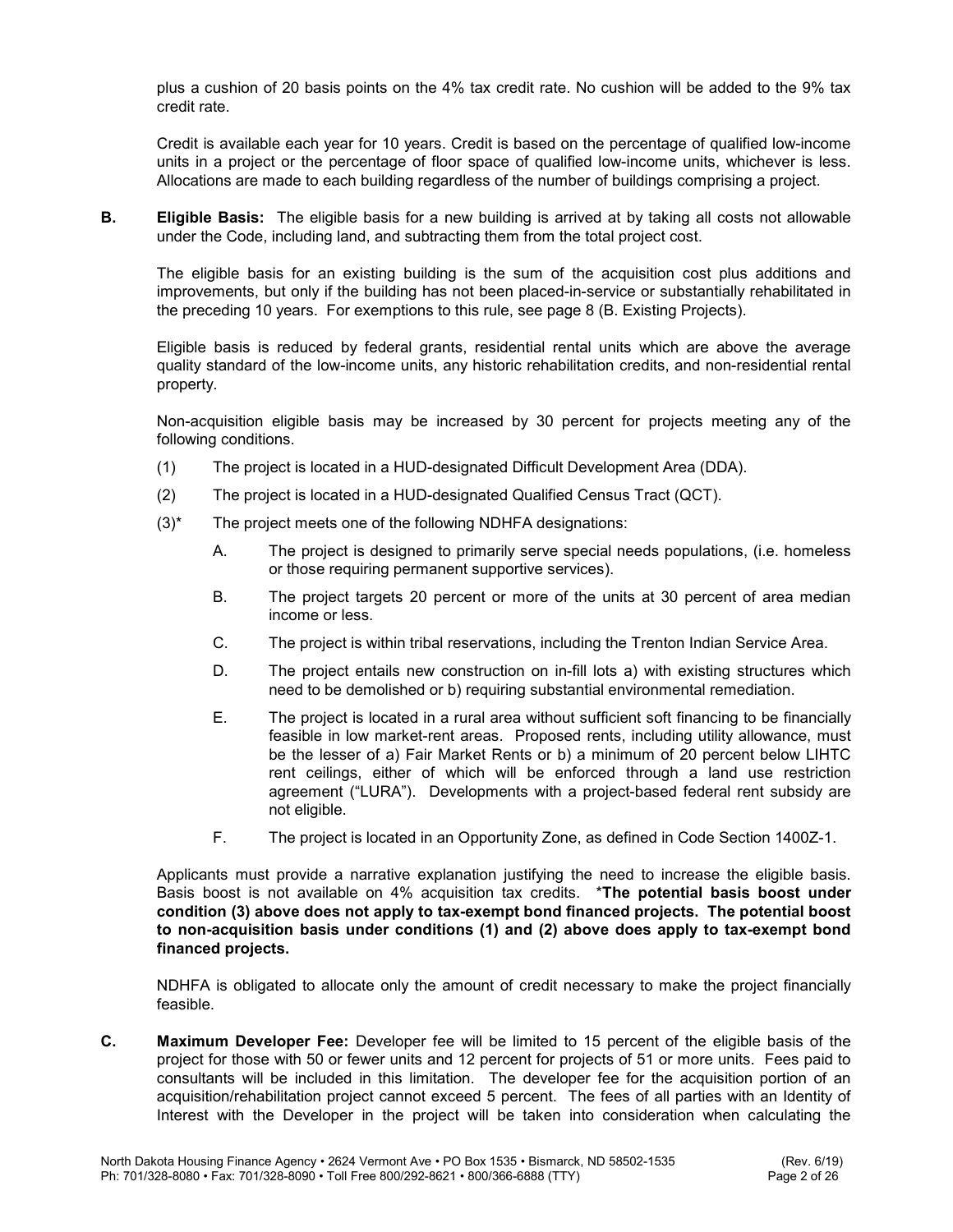Developer's maximum fees. When the Developer and the contractor are the same or related entity, in addition to the fee limits stated above, the combined sum of Developer Fee and Builder/General Contractor Fees may not exceed 20 percent of eligible basis. All developer fees in excess of the established maximums will not be included in the eligible basis. Developer fees, as defined in this section, are not eligible for any basis boost.

- D. Maximum Builder/Contractor Fees: Builder/General Contractor fees may not exceed the following limits:
	- Builder/General Contractor's Profit, 6 percent of hard construction costs
	- Builder/General Contractor's Overhead, 2 percent of hard construction costs
	- General Requirements, 6 percent of hard construction costs

 Fees in one area may exceed the stated percentage if other areas are not at their maximum, so long as they don't exceed 14 percent collectively. Any fees in excess of 14 percent will not be included in the eligible basis.

- E. Qualified Basis: The qualified basis is the portion of a project's eligible basis multiplied by the applicable fraction. The applicable fraction is the lesser of:
	- The unit fraction which is the number of low-income units in a building divided by the total number of units; or
	- The floor space fraction, which is the overall amount of floor space occupied by low-income units, divided by the total floor space of all units in the building.

 The qualified basis and the amount of credit are based upon the amount of low-income housing within the building. An on-site employee unit is considered common space and should not be included in the applicable fraction unless the employee can qualify under the parameters of lowincome.

F. Annual Credit Amount: The annual credit amount is the amount of tax credits necessary to allow for project feasibility. The maximum allowable credit amount is the project's qualified basis multiplied by the applicable credit rate. However, as part of the initial application review, the actual amount of tax credits reserved could be less than the maximum allowable if NDHFA analysis reveals the project would still be feasible with fewer tax credits.

 The final determination of a project's tax credit amount is made when a project is placed-in-service. Placed-in-service is defined, for new construction or rehabilitation, as the date on which the first certificate of occupancy is issued.

- G. Income and Rent Restrictions: In order to be eligible for low-income housing tax credits, a project must elect one of the following basic income and rent restrictions, known as minimum set-asides:
	- (1) 20 percent or more of the residential units are both rent-restricted and occupied by households with incomes of 50 percent or less of Area Median Income (AMI);
	- (2) 40 percent or more of the residential units are both rent-restricted and occupied by households with incomes of 60 percent or less of AMI;
	- (3) 40 percent or more of the residential units are both rent-restricted and occupied by households with incomes of 80 percent or less of AMI, so long as the average income and rent restriction of the LIHTC units in the property does not exceed an average of 60 percent AMI. This is referred to as the Income Averaging (IA) set-aside.
		- The designated income and rent limitation of LIHTC units under IA shall be assigned in 10 percent increments: 20 percent, 30 percent, 40 percent, 50 percent, 60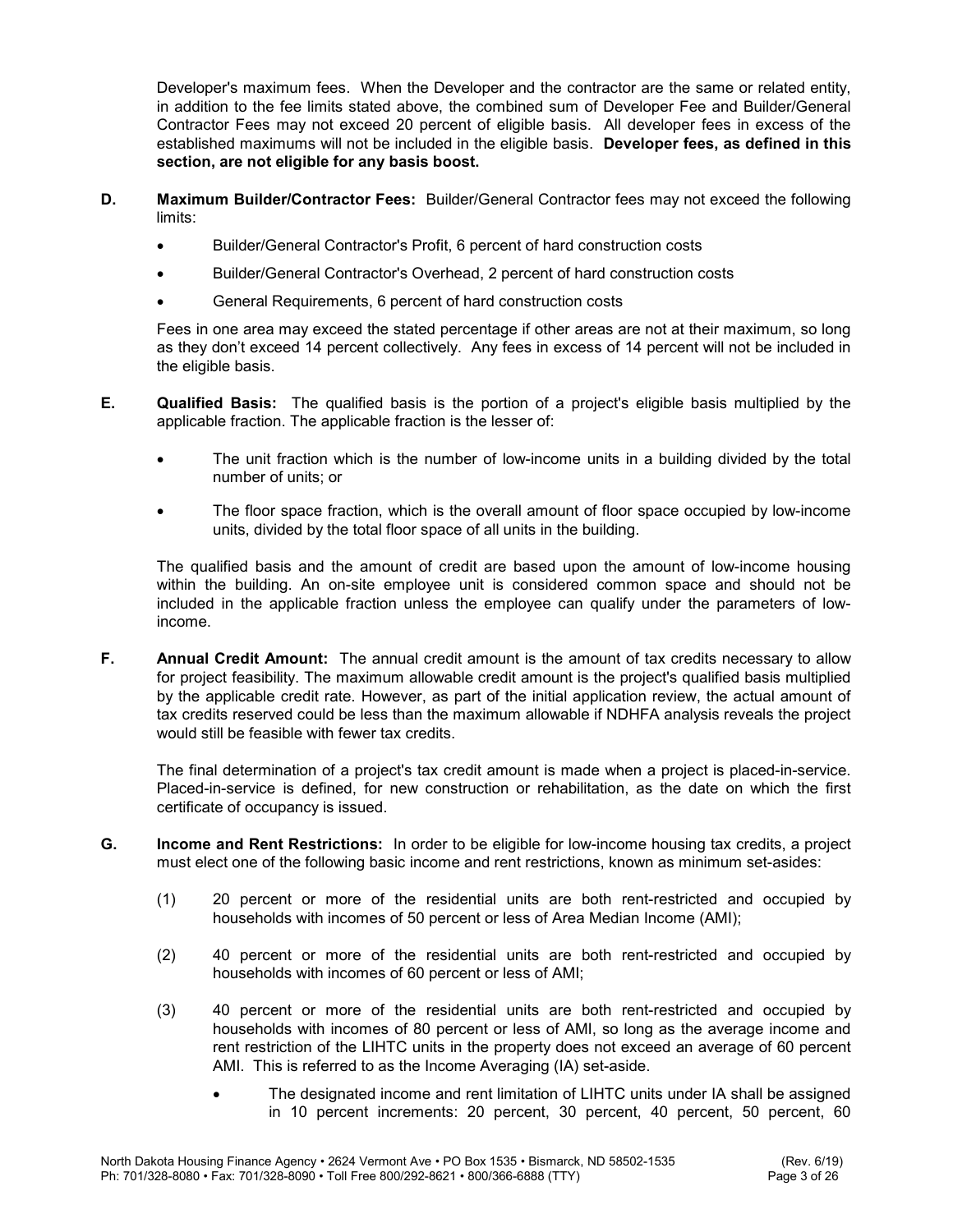percent, 70 percent, and 80 percent AMI.

- IA is only available on projects with an applicable fraction of 100 percent and no units which are unrestricted or designated above 80 percent AMI. Employee units are not included in the applicable fraction and are permitted in IA developments.
- Projects with multiple residential buildings must answer "Yes" to question 8b on IRS Form 8609, thereby designating the development as a multiple building project.
- IA is not available on resyndication projects which have not yet completed their original extended use period and exited the LIHTC Program.
- Section 142 of the Code, which regulates tax-exempt bond financing, was not amended to include IA as Section 42 was. Therefore, tax-exempt bond financed projects electing IA must meet the requirements of both IA as well as one of the other two minimum set-asides listed in this section.
- Like all LIHTC projects in North Dakota, income designations within an IA project shall be floating and not fixed to specific units. However, for purposes of the LIHTC application, pro forma underwriting, and initial lease up efforts, unit income designations should be distributed proportionally in order to provide parity between different bedroom sizes at each targeted income band. The following is an example of such a distribution:

#### Income Averaging – Proportional Unit Example 100 Total Units

| $1-BR = 20$ units                                       | 20 units (20%) at 30% AMI |
|---------------------------------------------------------|---------------------------|
| $2-BR = 40$ units                                       | 30 units (30%) at 50% AMI |
| $3-BR = 40$ units                                       | 20 units (20%) at 60% AMI |
| 100 units                                               | 30 units (30%) at 80% AMI |
|                                                         | Average 57% AMI           |
|                                                         |                           |
| 1-BR Unit Mix (20 units)                                |                           |
| 30% AMI: 20 1-BR units x 20% = 4 1-BR units at 30% AMI  |                           |
| 50% AMI: 20 1-BR units x 30% = 6 1-BR units at 50% AMI  |                           |
| 60% AMI: 20 1-BR units x 20% = 4 1-BR units at 60% AMI  |                           |
| 80% AMI: 20 1-BR units x 30% = 6 1-BR units at 80% AMI  |                           |
|                                                         |                           |
| 2-BR Unit Mix (40 units)                                |                           |
| 30% AMI: 40 2-BR units x 20% = 8 2-BR units at 30% AMI  |                           |
| 50% AMI: 40 2-BR units x 30% = 12 2-BR units at 50% AMI |                           |
| 60% AMI: 40 2-BR units x 20% = 8 2-BR units at 60% AMI  |                           |
| 80% AMI: 40 2-BR units x 30% = 12 2-BR units at 80% AMI |                           |
|                                                         |                           |
| 3-BR Unit Mix (40 units)                                |                           |
| 30% AMI: 40 3-BR units x 20% = 8 3-BR units at 30% AMI  |                           |
| 50% AMI: 40 3-BR units x 30% = 12 3-BR units at 50% AMI |                           |
| 60% AMI: 40 3-BR units x 20% = 8 3-BR units at 60% AMI  |                           |
| 80% AMI: 40 3-BR units x 30% = 12 3-BR units at 80% AMI |                           |
|                                                         |                           |

Once made, the minimum set-aside election is irrevocable. AMI figures (household size adjusted) are published periodically by the U.S. Department of Housing and Urban Development (HUD) for North Dakota counties and are available from NDHFA upon request. Current LIHTC income and rent restrictions can be found on NDHFA's website, www.ndhfa.org.

 Rent, including utilities, cannot exceed the applicable NDHFA-published Maximum LIHTC Rent Limits. To calculate rent, a certain number of occupants are assumed to occupy a unit, depending on the number of bedrooms in the unit (not actual occupants). The assumed family size is one person in an efficiency (studio) apartment and 1.5 persons per bedroom (i.e. maximum rent in a two-bedroom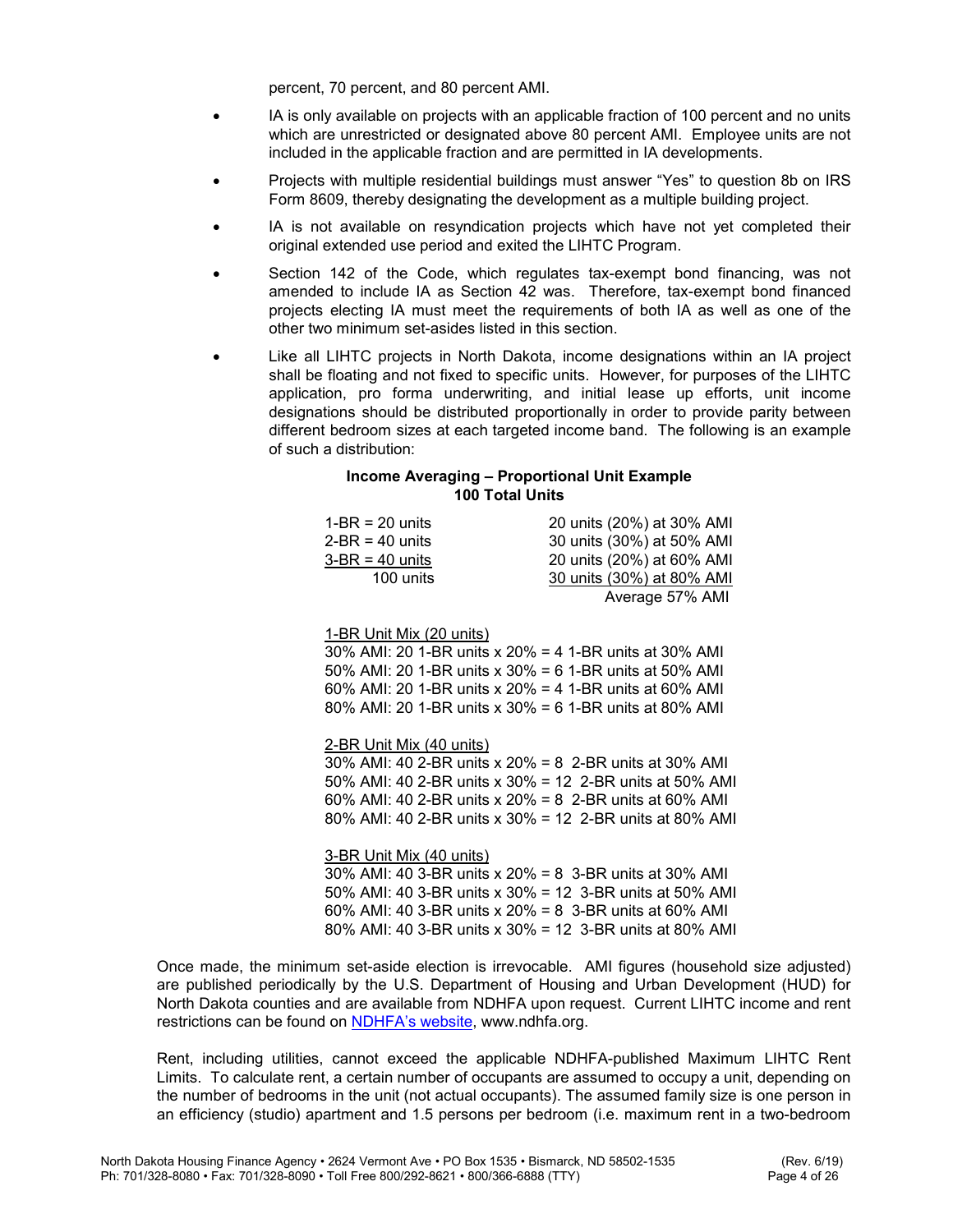unit is 30 percent of the three-person qualifying income). This restriction is in effect during the entire compliance period and extended use period.

 The limit applies to the gross rent for every set-aside unit, which is defined as the rent paid by the tenant including a utility allowance (tenant-paid utilities). Utility allowances are based on HUD, Rural Housing Service, or utility company standards, depending on the type of project, or on an energy consumption model. Please refer to scoring category A in the Project Ratings section of the QAP for additional information.

As required by Code (IRC  $\S$  42(g)(7)), all residential rental units in a scattered site project must be rentrestricted (employee units excepted).

- H. Extended Low-Income Housing Commitment: Prior to a final allocation of tax credits, the owner must waive their right to request a qualified contract under IRC § 42(h)(6)(F) and enter into an Extended Use Agreement which requires the owner and any successors to meet the applicable fraction of low-income occupancy for an extended use period of at least 15 years beyond the initial 15-year compliance period. The owner must record this agreement as a restrictive covenant.
- I. Gross Rent Floor: The gross rent floor will be established on the date of initial allocation of a housing dollar credit amount (normally the date of issuance of the carryforward agreement) unless the owner informs NDHFA prior to the placed-in-service date that the owner wishes to establish the rent floor at the placed-in-service date.
- J. Compliance Monitoring: NDHFA will monitor all projects placed-in-service for which tax credits are, or have been allocated at any time since the inception of the LIHTC Program. A copy of the NDHFA LIHTC Compliance Manual is available upon request and is provided to all project owners.

 Applicants or Developers utilizing the LIHTC Program must remain in compliance with program guidelines throughout the agreed upon extended use period. An Applicant or Developer involved with an existing project that is determined by NDHFA to be significantly out of compliance, at the sole discretion of NDHFA, will not receive consideration for new LIHTC projects until the issues are resolved to the satisfaction of NDHFA. Relevant noncompliance includes both federal and state imposed LIHTC requirements (e.g. improperly funded reserves, unpaid fees, not meeting scoring criteria previously promised), as well as noncompliance within any other NDHFA funded or administered programs.

 (1) All tax credit recipients shall submit an annual certification to NDHFA in the manner, form, and time established by NDHFA. This certification will include such items as number of setaside units, tenant names, household information, rents, utility allowance or cost, tenant income, sources of income, unit information, and any other information required by NDHFA.

 The owner of a LIHTC project is required to retain records for each building in the project for each year of the compliance and extended use periods showing: the total number of residential rental units in the building, including the number of bedrooms and unit size in square feet; the percentage of residential rental units in the building that are LIHTC units; the rent charged for each unit, including utility allowance; the number of household members in each unit; notation of any vacant units; tenant household income; documentation to support each household's income certification; the eligible basis and qualified basis of the building at the end of the first year of the credit period; and the character and use of any nonresidential portion of the building included in the building's eligible basis.

 (2) Each project owner shall allow NDHFA staff or its agent(s) to conduct on-site reviews of tenant files, supporting financial information and a physical inspection for compliance with habitability standards in accordance with the Uniform Physical Conditions Standards established by HUD. All tax credit recipients will maintain records of tenant applications, income certifications and verifications of tenant's income in accordance with NDHFA's LIHTC Compliance Manual.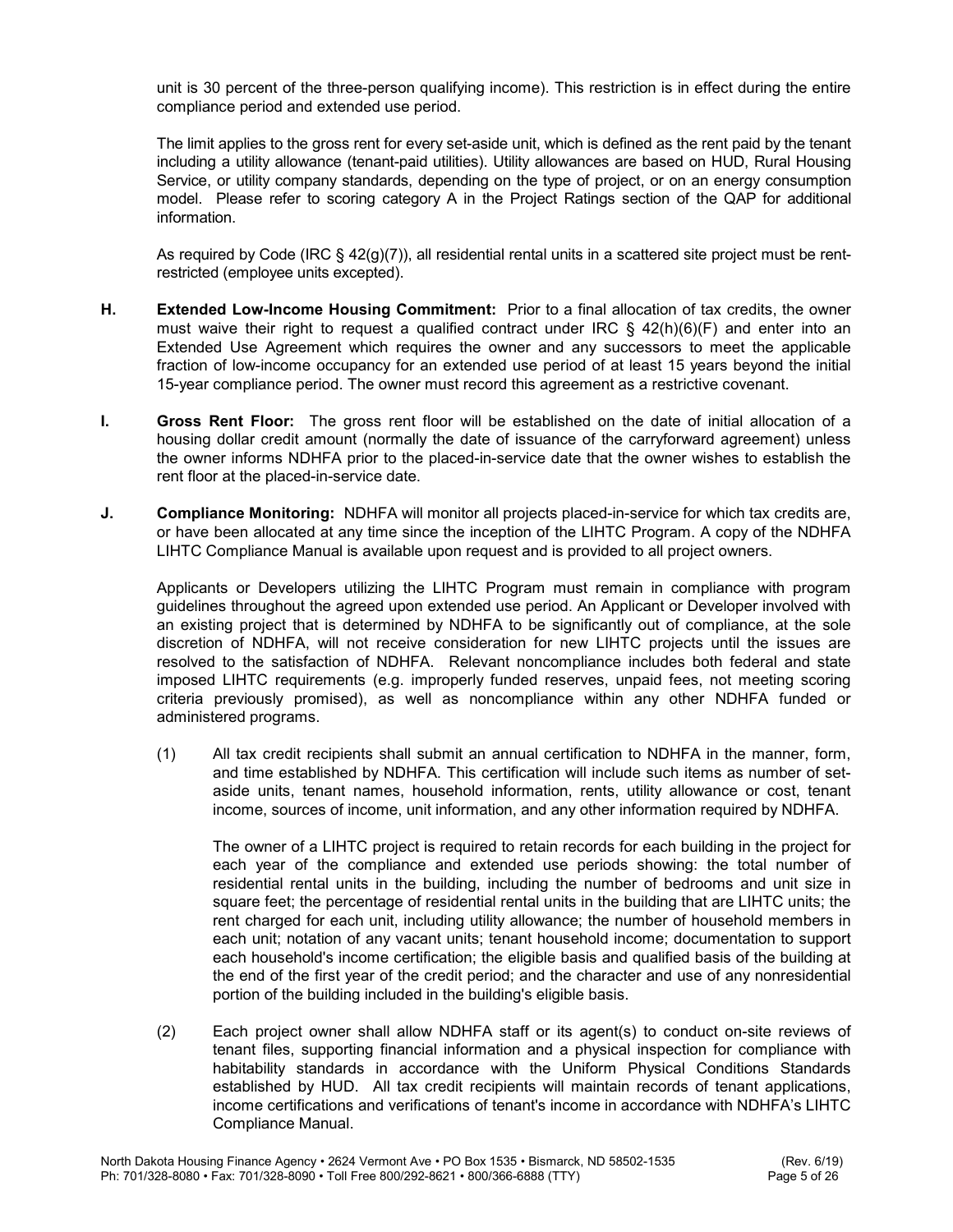- (3) Upon reasonable notice, NDHFA shall have access to all project development records, including IRS reporting forms.
- (4) NDHFA will promptly notify the IRS of any project noncompliance in relation to its responsibilities under the Code.
- (5) Each project owner, general partner, and management agent shall be required to complete and submit IRS Form 8821 Tax Information Authorization, if requested by NDHFA, and provide NDHFA with copies of all correspondence from and to the IRS related to the project during the compliance period.
- (6) As part of the compliance monitoring reporting requirements, each project owner will be required to submit annual operating statements showing project income and expenses.
- (7) NDHFA will charge each project an annual fee to carry out the required monitoring. The fee is currently set at \$50 per project plus \$40 per low-income unit. Projects with multiple buildings located in different towns (scattered sites projects) will be assessed a \$50 per building fee plus \$40 per low-income unit. Projects with multiple buildings within the same town will be subject to a single \$50 fee for all buildings in such town, however normal per unit fees will apply. NDHFA reserves the right to adjust the annual fee. Additional fees may be assessed to a project determined to be in substantial noncompliance, to cover added costs of monitoring.
- (8) Approximately 120 days before placing a project in service, the owner must request a meeting with the individual(s) responsible for processing tenant income certifications and/or approving tenant files; the property management company; NDHFA compliance and development staff; and other providers of project funding which impose income or other restrictions on the project. The purpose of the meeting is to ensure all parties are aware of all applicable restrictions before lease up begins.
- (9) Prior to issuance of the IRS Form 8609, which certifies an allocation of Credits, the owner and on-site managers will be required to attend or document that they have recently attended industry recognized training on management and compliance. If significant or repeated noncompliance events are discovered during the on-going compliance monitoring activities, further follow-up training will be required.
- K. Restriction: No one project will be eligible to receive a Conditional Reservation for more than an aggregate 25 percent of the NDHFA annual tax credits available unless 100 percent of the project's units are dedicated to serving homeless individuals and families, has received points under scoring category D. Permanent Supportive Housing, and has at least 50 percent plus one of the total units income and rent restricted at 30 percent AMI. Such a project would then be eligible for 30 percent of the tax credits available in the application round. Homeless projects addressing the needs of families with children, or individuals in recovery or who are justice-involved, are encouraged.

To ensure maximum distribution of the tax credits, an exception to this limitation will be made:

- (1) If during the regular allocation cycles, the only requests remaining are from applicants that have reached the 25 percent limit, or
- (2) If, after the regular cycles, there are recaptured or unallocated tax credits, they may be allocated without regard to the 25 percent limitation, or
- (3) At the discretion of the Executive Director in order to address an emergent need.
- L. Discrimination: All housing receiving tax credits must be open to all persons regardless of race, color, national origin, religion, creed, sex, disability, or familial status.
- M. ADA and 504: Properties containing facilities that are available to the general public must meet the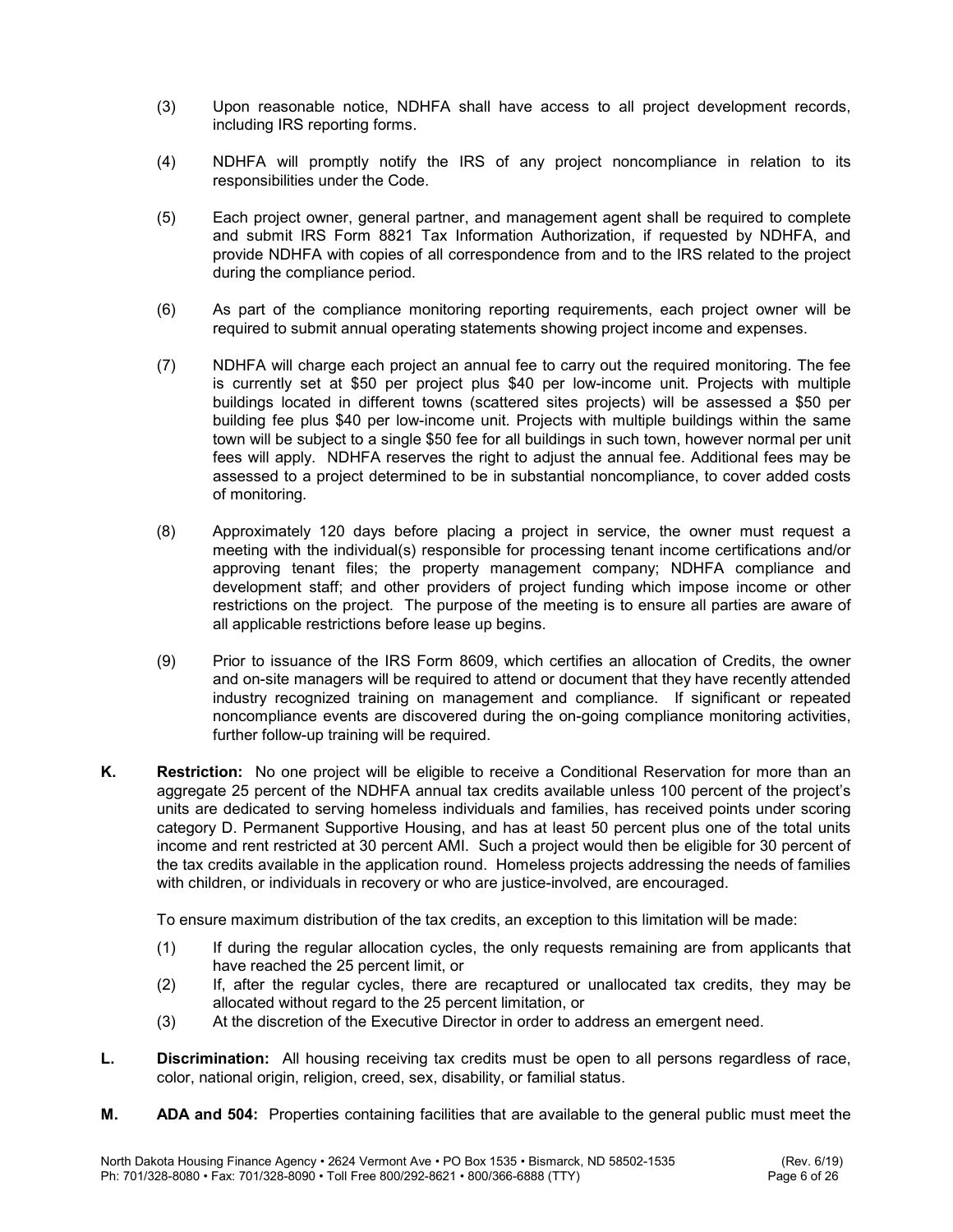Americans with Disabilities Act (ADA) requirements and, if federal assistance is involved, must also comply with Section 504 of the Rehabilitation Act of 1973. The property must also comply with the Fair Housing Amendments Act of 1988.

- N. VAWA: All housing receiving tax credits must comply with the provisions of the Violence Against Women Reauthorization Act of 2013 (VAWA 2013). Additional information about VAWA 2013 can be found in a document on the LIHTC page of NDHFA's website entitled, "The Violence Against Women Act of 2013," published by the National Housing Law Project.
- O. Limit on Volume: The amount of credit authority that will be available for the forward commitment of 2020 Credits will be unknown until sometime after the September 30, 2019, cycle application deadline. Therefore, the 2020 authority limit will be assumed until updated information is available. However, for informational purposes only, please note that North Dakota's tax credit authority for 2019 was \$3,166,875. Only the first year of the 10-year credit period is counted against the limit. Projects with tax-exempt financing, which are subject to a separate volume limitation, are not counted against the state credit limit.
- P. Recapture: Part of the credit will be subject to IRS recapture provisions if the qualified basis at the close of any year is less than the amount of such basis at the close of the preceding taxable year or if the minimum percentage of qualified low-income units is not maintained for the full extended use period.
- Q. Reserve Accounts: All projects will be required to maintain a replacement reserve account for the term of the compliance period through the extended use period. The replacement reserve requirement for new construction projects and substantial rehabilitation projects (i.e. rehab exceeding \$30,000 per unit) designed for seniors will be no less than \$350 per unit per year, inflated at 3 percent per year. The requirement for all projects designed for families as well as rehabilitation developments with rehabilitation costs of \$30,000 per unit or less will be no less than \$400 per unit per year, inflated at 3 percent annually. This account shall not be used for routine maintenance and upkeep expenses or for operating expenses. Project owners shall be required to provide NDHFA with a record of all activity in the replacement reserve account during the prior fiscal year in conjunction with submission of the project's annual compliance monitoring materials. Furthermore, the Limited Partnership Agreement must require that the replacement reserves may only be used for the intended purpose of funding capital expenditures and replacement of building and site components, and may not be distributed to owners or partners prior to the end of the extended use period.

 All projects will also be required to establish and maintain, until the project has achieved a minimum of five years of stabilized operations, an operating reserve equal to a minimum of six months of projected operating expenses plus must-pay debt service payments and annual replacement reserve payments. This requirement can be met with an up-front cash reserve; a personal guarantee from the developer/general partner with a surety bond to stand behind the personal guarantee; or partnership documents specifying satisfactory establishment of an operating reserve.

 If applicable, a tax escrow account must be maintained at a federally insured financial institution or the Bank of North Dakota.

 Each reserve account identified in this section must be maintained in separate accounts held at a federally insured financial institution or the Bank of North Dakota. Reserve accounts must also be separate from the project's ordinary operating account.

- **R.** Tax-Exempt Financed Projects: Project applications in which tax-exempt bond financing is proposed in conjunction with 4% tax credits do not fall under the state's credit volume cap. Such project proposals are subject to all requirements of this Plan except for the score requirements listed in Section VII of this Plan.
- S. Identity of Interest: The Applicant must disclose any and all relationships, generally based on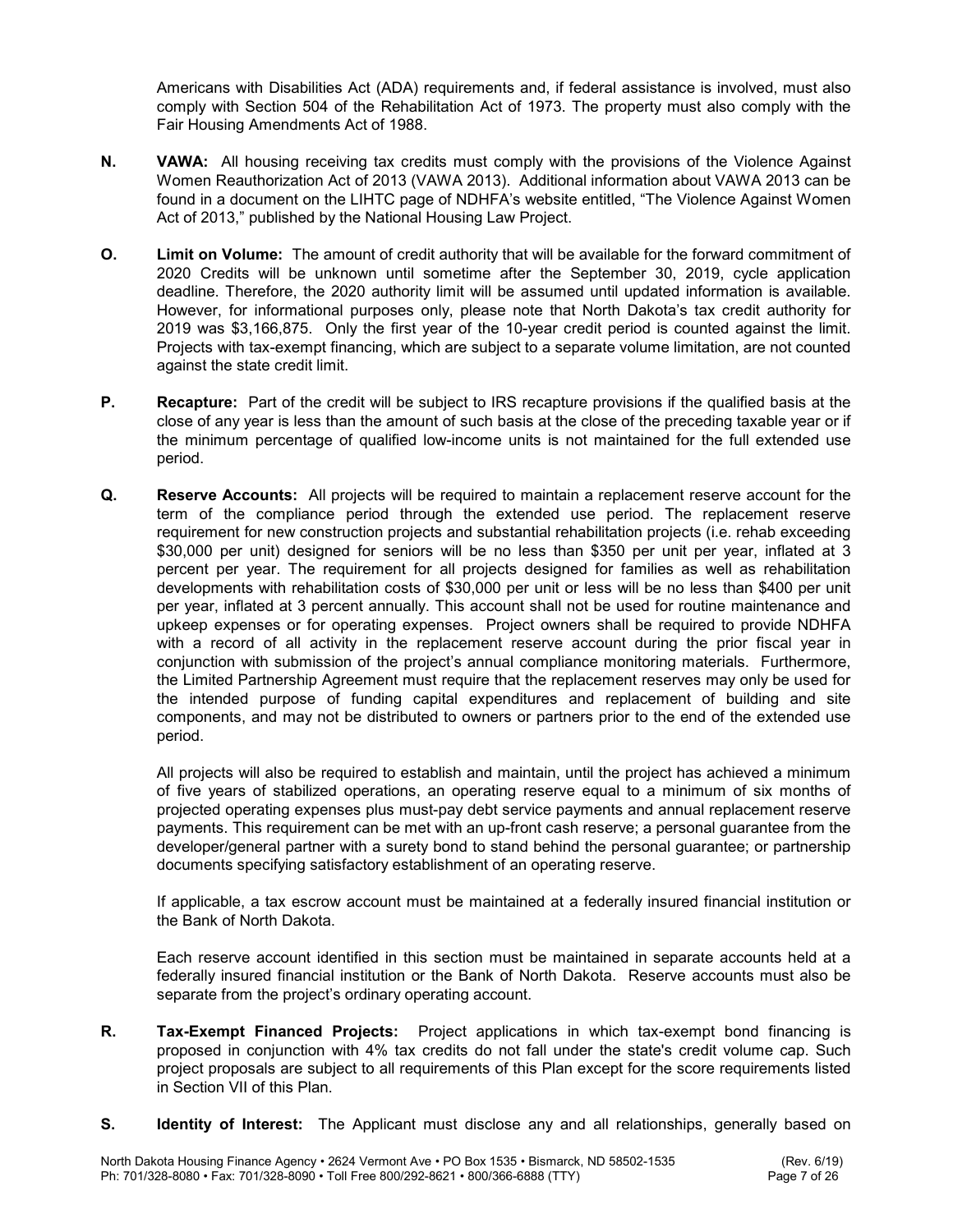financial interests or family ties, with others involved in the project. This disclosure is required for all parties which:

- (1) Have an ownership, development, or financial interest in the project, excluding limited partners with less than a 15 percent ownership interest;
- (2) Have current or future management control of the project;
- (3) Have any current or contingent financial or management liability for the project, including guarantees, letters of credit, take out agreements or support agreements; or,
- (4) Are involved in the project and have been debarred from any North Dakota program, other state program or any federal program.

 This disclosure requires the names and addresses of all parties, including corporate officials, if applicable. Forfeiture of the reserved tax credits may result if this information is not adequately disclosed, or if the information changes. Applicants may apply for a waiver of this procedure.

 The intent of this section is not to limit passive ownership, but to properly identify all parties that have a significant involvement in the development of the project.

- T. Disclosure of Interest: The Applicant must also disclose the names and addresses, including corporate officials, where applicable, of all parties that have a significant role in the project. These parties include, but are not limited to: the general contractor, all subcontractors whose aggregate contract will exceed 10 percent of the cost of project (this cost shall be calculated excluding the acquisition of land), accountants, architects, engineers, financial consultants, and any other consultants.
- **U.** Notice to Local Jurisdiction: In accordance with Section  $42(m)(1)(A)(ii)$  of the Code, the chief executive officer, or equivalent, of the jurisdiction where the project will be located must be given notice of, and a reasonable opportunity to comment on, LIHTC development proposed within their jurisdiction. NDHFA will notify the affected jurisdiction immediately after an application is received and deemed complete. The jurisdiction will then be given an adequate opportunity to comment on the proposed project. NDHFA will consider the comments and may contact the local jurisdiction for additional information. While tax credits will not be granted or denied to a development based solely on such comments, NDHFA will consider this information and, in its sole discretion, may utilize such comments in its decision making process.

# III. TYPES OF DEVELOPMENTS

A. New Construction: For new construction projects, an allocation of 9% tax credits can be issued for low-income units in buildings that are not federally subsidized, and an allocation of 4% tax credits can be issued for units in projects that are federally subsidized.

 A federal subsidy is any type of tax-exempt financing provided by state or local governments, the interest on which is exempt from federal taxation under the Internal Revenue Code.

 Assistance derived from federal grants will not be treated as a federal subsidy if subtracted from the project's basis to determine the qualified basis.

**B.** Existing Projects: Existing projects qualify for a credit based upon 30 percent of present value of low-income units, including acquisition cost, when used in conjunction with a substantial rehabilitation project. Credits allocated for acquisition will take into account the appraised value of the property. According to Section 42(d)(2)(B)(ii) of the Code, in order for the acquisition cost to be part of the eligible basis, the building must be newly acquired by the owner and a period of at least 10 years must have elapsed between the date of acquisition and the date the building was last placed-in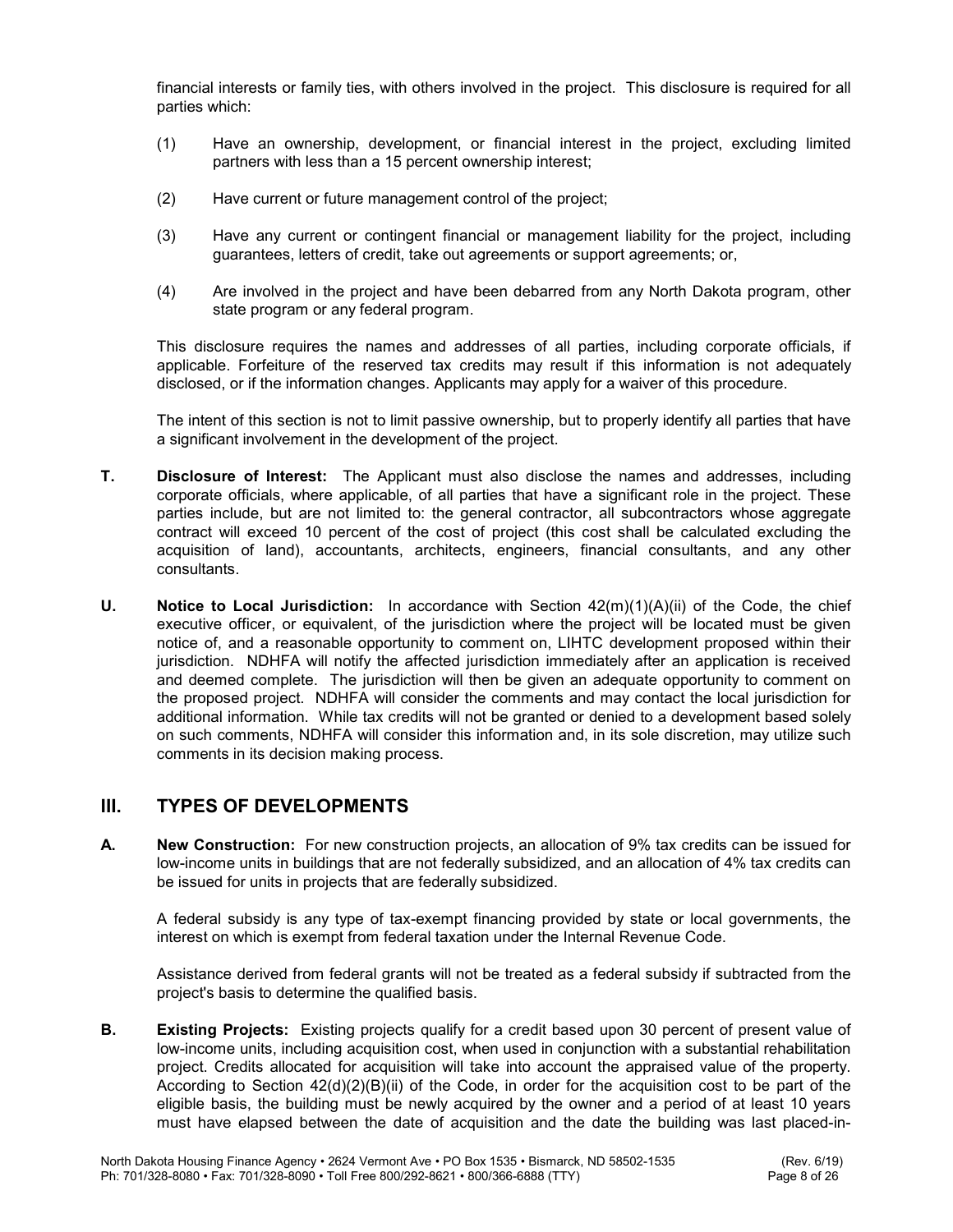service. The 10-year period may be waived in certain instances by the Secretary of the Treasury with respect to any building acquired from an insured depository institution or from a conservator or receiver of such an institution. Certain situations are exempted from the 10-year rule, including:

- (1) A person who inherits a property through the death of another person;
- (2) A governmental unit or qualified nonprofit group if income from the property is exempt from federal tax;
- (3) A person by foreclosure (or instrument in lieu of foreclosure) of any purchase money security interest, provided the person resells the building within 12 months after placing the building in service following foreclosure; or
- (4) A project substantially assisted, financed, or operated under HUD or RHS housing programs.

 Interested parties are urged to reference Section 42(d) of the Code and to seek competent tax counsel for guidance. Project applications seeking exemption from the 10-year rule must provide, as part of the initial application package, an attorney letter confirming the Project's eligibility for exemption.

C. Substantial Rehabilitation: Code requires that rehabilitation expenditures, which exceed the greater of an average of \$6,800 per low-income unit or 20 percent of the depreciable acquisition basis, are treated as a separate new building. To assure meaningful rather than cosmetic rehabilitation, NDHFA has chosen to exceed the requirement set forth in the Code and has established a minimum average rehabilitation threshold of \$15,000 per unit in hard construction costs. Effectively, this means that for substantial rehabilitation carried out by a new owner, 4% tax credits are available on the acquisition cost and 9% credits are available on the rehabilitation cost, assuming that no tax-exempt financing is used. If the property does not change hands, the current owner can receive the substantial rehabilitation credit (i.e. 4% or 9% tax credits, as applicable) only on the rehabilitation work, so long as the costs are the greater of \$15,000 on average per unit or 20 percent of the basis.

NDHFA may waive the \$15,000 minimum average rehabilitation threshold requirement if a capital needs assessment supports a lower rehabilitation requirement. See Section V. Threshold Requirements for information on completing a capital needs assessment.

Projects involving rehabilitation or adaptive reuse must, upon completion, comply with the NDHFA Minimum Housing Rehabilitation and Property Standards (Property Standards), which are hereby incorporated into this Plan by reference. Rehabilitation projects, including adaptive reuse, must address, at a minimum, any and all deficiencies identified in Section XV of the Property Standards as part of the project's scope of work so that, upon completion, all such deficiencies are cured. For projects which include acquisition and/or rehabilitation of occupied housing, any life threatening health and safety deficiencies, as defined in the Property Standards, must be addressed and corrected immediately. The Property Standards can be found on our website at https://www.ndhfa.org/Development/LIHTC.html.

D. Ineligible Projects: Most residential projects qualify for the tax credits. Ineligible projects include transient housing (i.e. housing leased for less than 6 months); projects of 4 units or less which are occupied by the owner or a relative of the owner; nursing homes; life care facilities; and mobile home communities.

NDHFA may reject an application for detrimental characteristics on or adjacent to the proposed project site unless a satisfactory remediation plan and budget are provided. Unsuitable sites include, but are not limited to, those that:

(1) Are within ½ mile of airports, industrial properties, pipelines, hazardous waste disposal or storage sites, sewage treatment plants, sanitary landfills, commercial junk or salvage yards,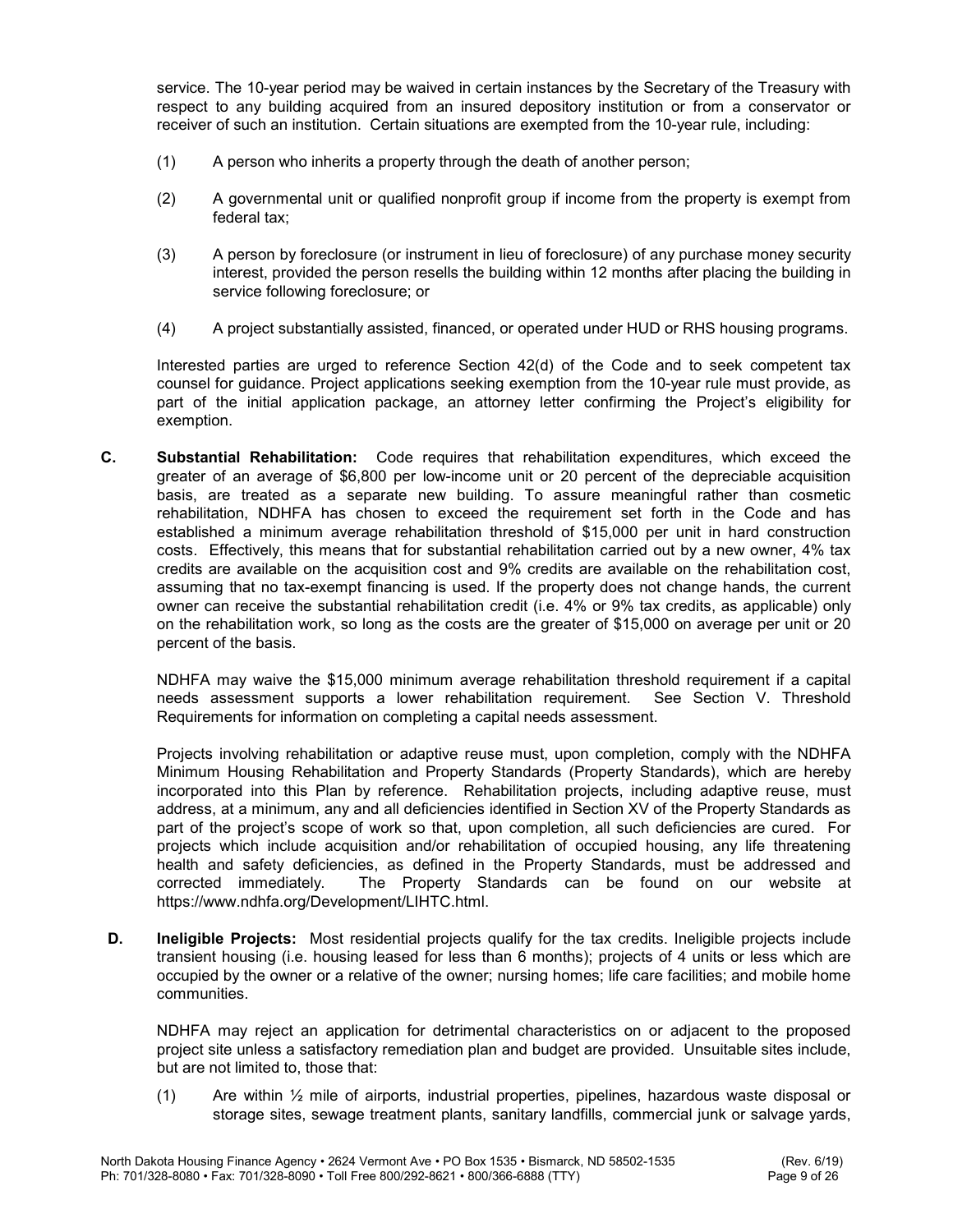waste water treatment facilities;

- (2) Are within 500 feet of frequently used railroad tracks, electrical substation, power transmission lines or towers;
- (3) Have unsuitable slope, terrain or physical barriers; or
- (4) Are in a flood hazard area or wetlands.

 Applications will be accepted for existing projects containing units that are subsidized by state or federal resources providing that "gross rents" are capped at the LIHTC ceiling rent levels. For purposes of this paragraph, "gross rents" are defined to include tenant paid rent and utilities. Minimum rehabilitation thresholds will also apply, as described in Section III C.

# IV. APPLICATION PROCESS

Applicants must apply using NDHFA forms to receive a tax credit allocation. The complete application, including all fees, must be received by 5:00 p.m., Central Time, on the closing date to be eligible for consideration. The following application cycles have been set for 2020 credits:

| Application | <b>Closing Date</b>                    | Maximum Amount of Total                                                 |
|-------------|----------------------------------------|-------------------------------------------------------------------------|
| Cycle       | for Applications                       | Credits to be Allocated                                                 |
|             | September 30, 2019<br>January 31, 2020 | \$3,166,875 plus any additional amounts<br>Balance of available credits |

If, after the second funding cycle, credits remain unallocated or additional credits become available, at NDHFA's discretion, applications may be accepted and considered for funding on a first-come, first-serve basis during what is considered to be an open funding round. Applications submitted during the open funding round must meet both the threshold requirements as well as the requirements for a formal reservation of credits.

Applications selected will be given a conditional reservation subject to meeting additional requirements. Applicants will be notified of the status of their application.

Proposals with tax-exempt financing are not subject to the application deadlines above, but instead may be submitted to NDHFA at any time. Such 4% tax credit proposals will be processed as soon as practical. If submitted during a competitive 9% tax credit application round, review of the 4% tax credit proposal may be delayed by as much as six weeks. Applicants are advised to seek competent bond and tax counsel prior to application.

# V. THRESHOLD REQUIREMENTS

When an application is received, it shall first be reviewed for eligibility to be scored and ranked. In order to be eligible for scoring and ranking, the application must be complete and include the following information, unless waived by NDHFA for good cause:

- A. Demonstrated Site Control: Evidence that the Applicant has, and will maintain from the start of the application review process until the land is acquired, direct site control. This will also include a sketch plan of the site.
- **B. Zoning Availability:** Evidence that the appropriate zoning will be available must be provided (i.e. a letter from a city official stating that appropriate zoning is in place or forthcoming).
- C. Infrastructure and Utility Availability: Evidence must be provided that appropriate infrastructure (i.e. roads, curb, gutter, etc.) and utilities (i.e. water, sewer, electricity, and natural gas) are in place at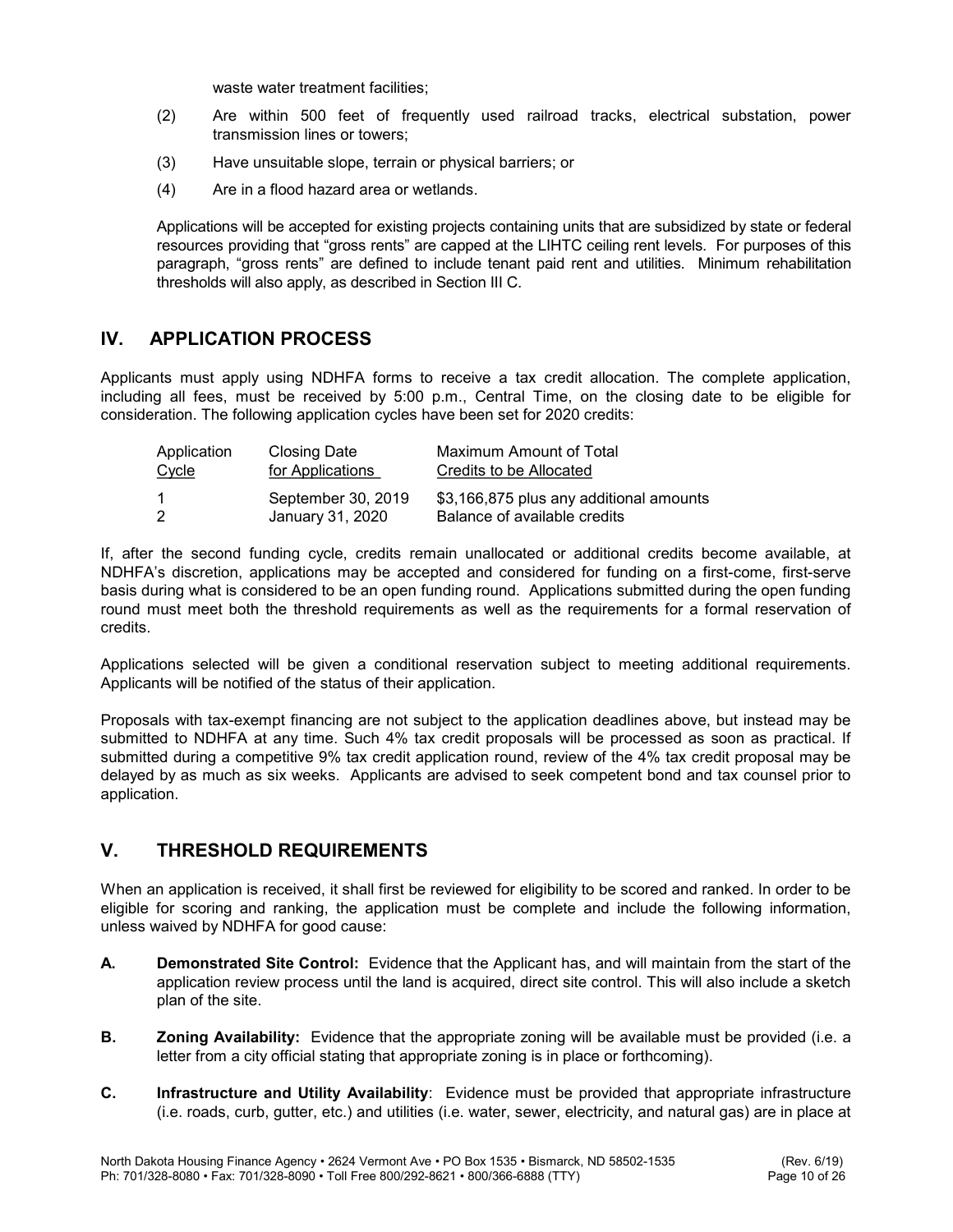the time of LIHTC application and have adequate capacity to absorb the proposed project. Examples of evidence include letters from the applicable utility companies and the city official stating appropriate utilities and infrastructure are in place.

If infrastructure is not in place to the proposed site at the time of LIHTC application, a letter from the local jurisdiction must accompany the application indicating that no adequate infill opportunities currently exist in the community.

- **D.** Applicant Characteristics: NDHFA must be satisfied that those who will own and operate the project are familiar with, and prepared to comply with, the requirements of the LIHTC Program. This is evaluated in terms of:
	- Project ownership and development;
	- Management experience; and,
	- Level of knowledge of the LIHTC Program demonstrated through preparation of the LIHTC application.

Applicants new to the LIHTC Program are required to partner with an experienced developer, sponsor or consultant (i.e. someone with projects completed and operating successfully).

 An applicant who has not yet placed a LIHTC project in service in North Dakota will be ineligible to submit a subsequent application for an additional project until the initial development is, at a minimum, under construction and proceeding on schedule.

 Applicants who have been convicted of, entered an agreement for immunity from prosecution for or have pleaded guilty, including a plea of nolo contendere, to: a crime of dishonesty, moral turpitude, fraud, bribery, payment of illegal gratuities, perjury, false statement, racketeering, blackmail, extortion, falsification or destruction of records are ineligible. Applicants who have been debarred from any North Dakota program, other state program or any federal program are ineligible. Applicants having an Identity of Interest with any debarred entity may not be eligible at the sole discretion of NDHFA.

 An applicant that has not received an allocation of tax credits in North Dakota must provide positive reference letters from all allocating agencies in all states where their existing projects are located. NDHFA may inquire to other state allocating agencies relative to the Applicant's or Developer's performance history. Negative performance may result in the application being deemed ineligible at the sole discretion of NDHFA.

E. Financial Projections: A pro forma financial projection for the project, in the form of Exhibit A to the application, shall accompany the application. The rental income should reflect a vacancy rate of seven percent.

 The reasonableness of development and operating costs in relation to other similar developments will be assessed in evaluating the financial feasibility of credit applications.

Proposals will be underwritten to achieve a target debt service coverage ratio of 1.20. NDHFA reserves the right to reject an application if, during underwriting, the project is determined to have a debt service coverage ratio less than 1.1. Credit adjustments may be made on any proposals with ratios over 1.30. Projects without hard debt service should achieve a target operating expense cushion within 10 percent to 15 percent. Operating expense cushion is defined as cash flow divided by operating expenses and reserve contributions.

F. Ownership: The Applicant must be either the Owner or Developer of the project. If the Applicant intends to sell or transfer the project within five years from the application date, the Applicant must disclose the intent to sell or transfer the project and, if known, the names and backgrounds of those who will purchase or receive the project. Failure to provide this information may result in forfeiture of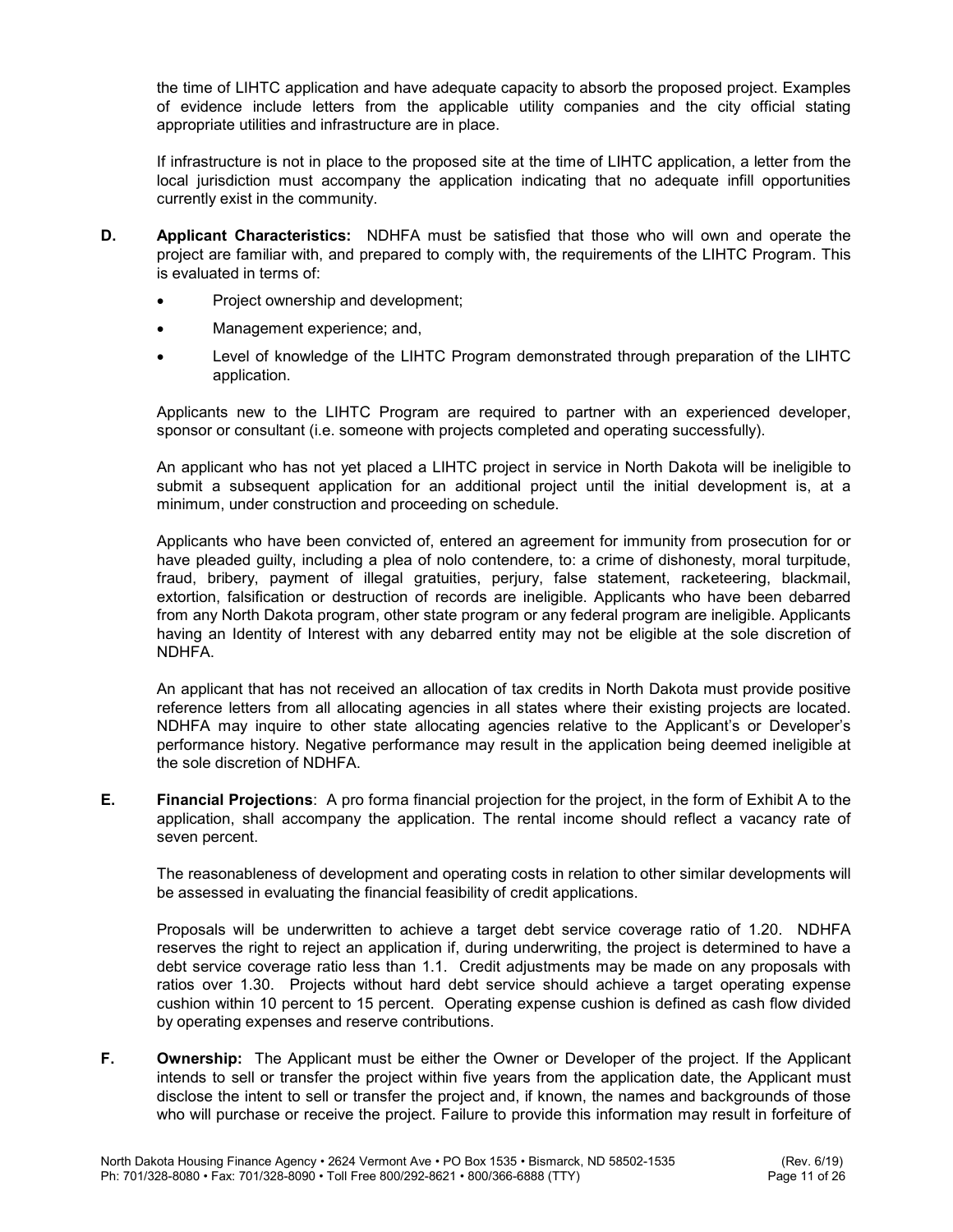tax credits previously reserved.

 Credits are reserved for the ownership entity identified in the initial application. A sale or transfer of a controlling ownership interest prior to issuance of the final allocation document requires an amended application and NDHFA approval. A nonrefundable transfer fee of \$2,500 or three percent of the annual credit amount reserved for the project, whichever is greater, must accompany the amended application. The payment of this fee does not obligate NDHFA to approve the transfer. If the transfer is denied, the credit reservation will remain with the original Applicant.

- G. Subsidies: The application package must include a signed certification as to the full extent of all federal, state and local subsidies that are expected to apply to the project.
- H. Compliance with Fair Housing Act: The application package must include a completed and signed Fair Housing Act Accessibility Checklist, which is Exhibit D in the Application.
- I. Public Housing Waiting List: The application package must include a signed written commitment from the Applicant to inform the public housing authority (PHA) of vacancies and to give priority to households on PHA waiting lists who apply for occupancy.
- **J.** Broadband Infrastructure: Projects receiving an allocation of tax credits must install broadband infrastructure to all units and community rooms. Broadband infrastructure is defined as cables, fiber optics, wiring, or other permanent and integral infrastructure, including wireless infrastructure, resulting in broadband capability meeting the Federal Communication Commission's (FCC) definition in effect at the time the pre-construction estimates are generated. Currently, the FCC defines broadband speeds as 25 Megabits per second (Mbps) download and 3 Mbps upload.
- K. Housing Need: Completion of a comprehensive market study of the housing needs of low-income individuals in the area to be served by the project, at the Developer's expense, by a disinterested party who is acceptable to NDHFA, is required. The Market Study must demonstrate that there is sufficient sustained demand in the market area to support the proposed development, and that the development of any additional affordable units will not have an adverse impact on the existing affordable units in the market area. The Market Study must have been completed within six months of application for credits and must contain the National Council of Housing Market Analysts' (NCHMA) model content standards (see http://www.housingonline.com/wpcontent/uploads/2014/09/Final-Model-Content-V3.0.pdf) unless authorization to deviate from these standards is granted by NDHFA. The applicant is advised to reference the market study requirements of other funding sources, such as USDA Rural Development, as may be applicable and ensure that the market study meets NDHFA requirements as well as those of other funding providers. If NDHFA has cause to question the conclusions reached in the study, we reserve the right to order a new market study at the expense of the Applicant.
- L. Capital Needs Assessment: A Capital Needs Assessment (CNA) must be submitted with all application packages involving rehabilitation or adaptive reuse. The CNA must be completed by a competent, independent third party acceptable to NDHFA, such as a licensed architect or engineer. The assessment will include a site visit and a physical inspection of the interior and exterior of all units and structures, as well as an interview with available on-site property management and maintenance personnel to inquire about past repairs and improvements, pending repairs, and existing or chronic physical deficiencies. The assessment will consider the presence of environmental hazards such as asbestos, lead paint and mold on the site. The assessment will include an opinion as to the proposed budget for recommended improvements and should identify critical building systems or components that have reached or exceeded their expected useful lives. If the remaining useful life of any component is less than 50 percent of the expected useful life, immediate rehabilitation will be required unless capitalized. If the remaining useful life is less than the affordability period of 30 years, the application package must provide for a practical way to finance the future replacement. The assessment will also include a projection of recurring probable expenditures for significant systems and components impacting use and tenancy, which are not considered operation or maintenance expenses, to determine the appropriate replacement reserve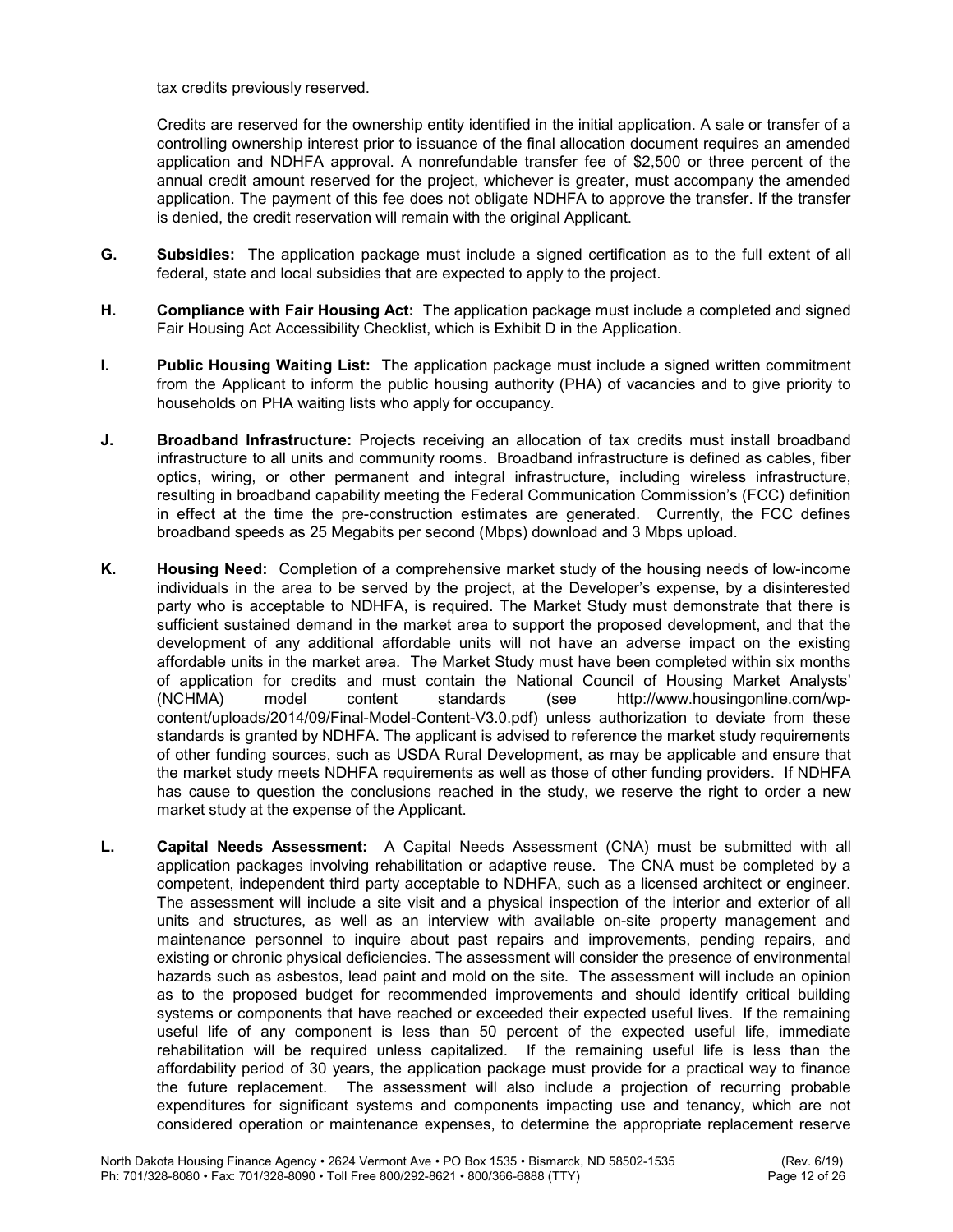deposits on a per unit per year basis. The assessment will examine and analyze the following:

- Site, including topography, drainage, pavement, curbing, sidewalks, parking, landscaping, amenities, water, sewer, storm drainage, and gas and electric utilities and lines;
- Structural systems, both substructure and superstructure, including exterior walls and balconies, exterior doors and windows, roofing system, and drainage;
- Interiors, including unit and common area finishes (carpeting, tile, plaster walls, paint condition, etc.), unit kitchen finishes, cabinets and appliances, unit bathroom finishes and fixtures, and common area lobbies and corridors; and
- Mechanical systems, including plumbing and domestic hot water; HVAC, electrical, lighting fixtures, fire protection, and elevators.

Applicants are advised to also consider the requirements of other funding sources, such as USDA Rural Development, when ordering a capital needs assessment.

- M. Ability: The Applicant must demonstrate that all members of the development team have the ability and financial capacity, in their respective roles, to undertake, comply, maintain and manage the property. NDHFA may require the Applicant to provide financial statements as deemed necessary. Misrepresentation of any information about the experience or financial capacity of any project team member, or failure to disclose team members or any identity of interest, will be grounds for denial or loss of the credits, and may affect future participation in the LIHTC Program.
- N. Appraisal: An application package involving acquisition costs, which exceed 15 percent of the total project costs, must include an appraisal of the subject property, completed within 6 months of the date of the application by a state Certified General Real Property Appraiser, that supports the amount of acquisition. Applicant is advised to also consider the requirements of other funding sources, such as USDA Rural Development, before ordering the appraisal.
- O. USDA Financing: An application package involving existing USDA debt must include a letter from USDA stating what progress has been made on an initial transfer request.
- **P.** Self-Scoring: The applicant must provide a self-scoring of the project proposal as part of the application package. The self-scoring assessment should indicate the number of points being sought in each scoring category as well as a brief explanation of the project proposal's eligibility for those points.

Application packages will be reviewed for completeness upon receipt. Application packages missing any of the above listed items after the September 30, 2019, application deadline will be deemed incomplete and will be given reasonable time to submit the missing information; however, a negative 5 points for each missing item will be assessed in the scoring and ranking process.

Applications may be submitted between August 1, 2019, and September 1, 2019, for a one-time prereview and feedback by NDHFA. Any missing threshold information will be requested and may be provided by the September 30th deadline without scoring penalty. Applications received by NDHFA after September  $1<sup>st</sup>$  will be considered as the applicant's final formal initial application, will not be reviewed until after the close of the application deadline, and will not receive a pre-review.

NDHFA reserves the right to reject an application if:

- the qualified basis per square foot exceeds 110 percent of the median qualified basis per square foot, not including basis boost, of selected projects in the previous two years. The median qualified basis per square foot of selected projects during the 2018 and 2019 funding years was \$167.57; or
- unit size exceeds the square feet of living space (excluding garages and, in townhome-style units, interior stairwells) per unit. Consideration may be given on a case-by-case basis for special circumstances such as, for example, adaptive reuse projects limited by existing architecture of the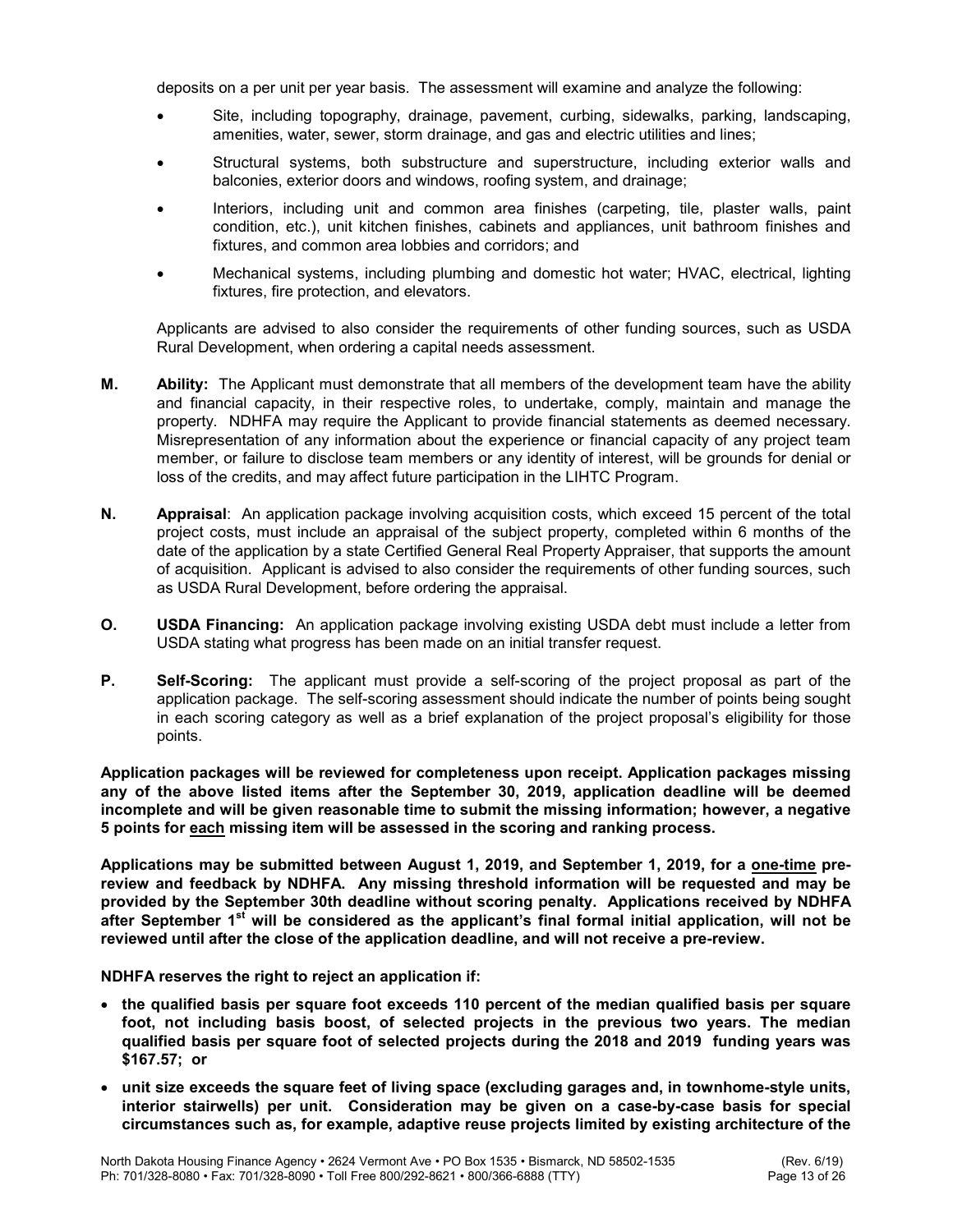building.

|           | <b>Multi-level Townhome</b> | <b>All Other Types</b> |
|-----------|-----------------------------|------------------------|
| 1 bedroom | 1,000                       | 712                    |
| 2 bedroom | 1,100                       | 886                    |
| 3 bedroom | 1,364                       | 1,185                  |
| 4 bedroom | 1,536                       | 1,310                  |

# VI. APPLICATION FEES

A non-refundable processing fee of \$500 is due with all applications for tax credits. This fee will not count toward satisfaction of the 10 percent allocation fee.

Successful LIHTC applications are subject to the following fee schedules:

- A. For-Profit Applicants: All for-profit Applicants will be required to pay a total allocation fee of the greater of \$1,000 or 10 percent of the first year's LIHTC allocation as follows:
	- (1) Reservation: A reservation fee of 3 percent of the annual credit amount reserved is due upon issuance by NDHFA of formal reservation of tax credits. This fee is non-refundable.
	- (2) Carryover Allocation: Projects will be charged a fee of 1 percent of the carryover amount of credits. This is due at the time a carryover agreement is executed. This fee is nonrefundable.
	- (3) Allocation: The balance of the allocation fee is payable at the time the allocation is finalized, prior to issuance of IRS Form 8609.
- B. Non-Profit or Political Subdivision Applicants: All non-profit or political subdivision applicants will be required to pay a total allocation fee of the greater of \$1,000 or 10 percent of the first year's LIHTC allocation.
	- (1) Reservation: A reservation fee of 1 percent of the annual credit amount reserved is due upon issuance by NDHFA of formal reservation of tax credits. This fee is non-refundable.
	- (2) Carryover Allocation: Projects will be charged a fee of 1 percent of the carryover amount of credits. This is due at the time a carryover agreement is executed. This fee is nonrefundable.
	- (3) Allocation: The balance of the allocation fee is payable at the time the allocation is finalized (prior to issuance of IRS Form 8609).

#### Applications having combined for-profit and non-profit sponsorship will be subject to the forprofit fee structure.

C. Tax-Exempt Financed Projects: All tax-exempt financed projects will be subject to the same fee structure as indicated above, depending upon for-profit or non-profit sponsorship.

# VII. PROJECT RATINGS

Each application meeting the threshold requirements in Section V of the Plan will be reviewed and assigned points according to the following selection criteria. Applications must receive a minimum of 55 points as determined by NDHFA, in its sole discretion, to be eligible for further consideration. Based on ranking,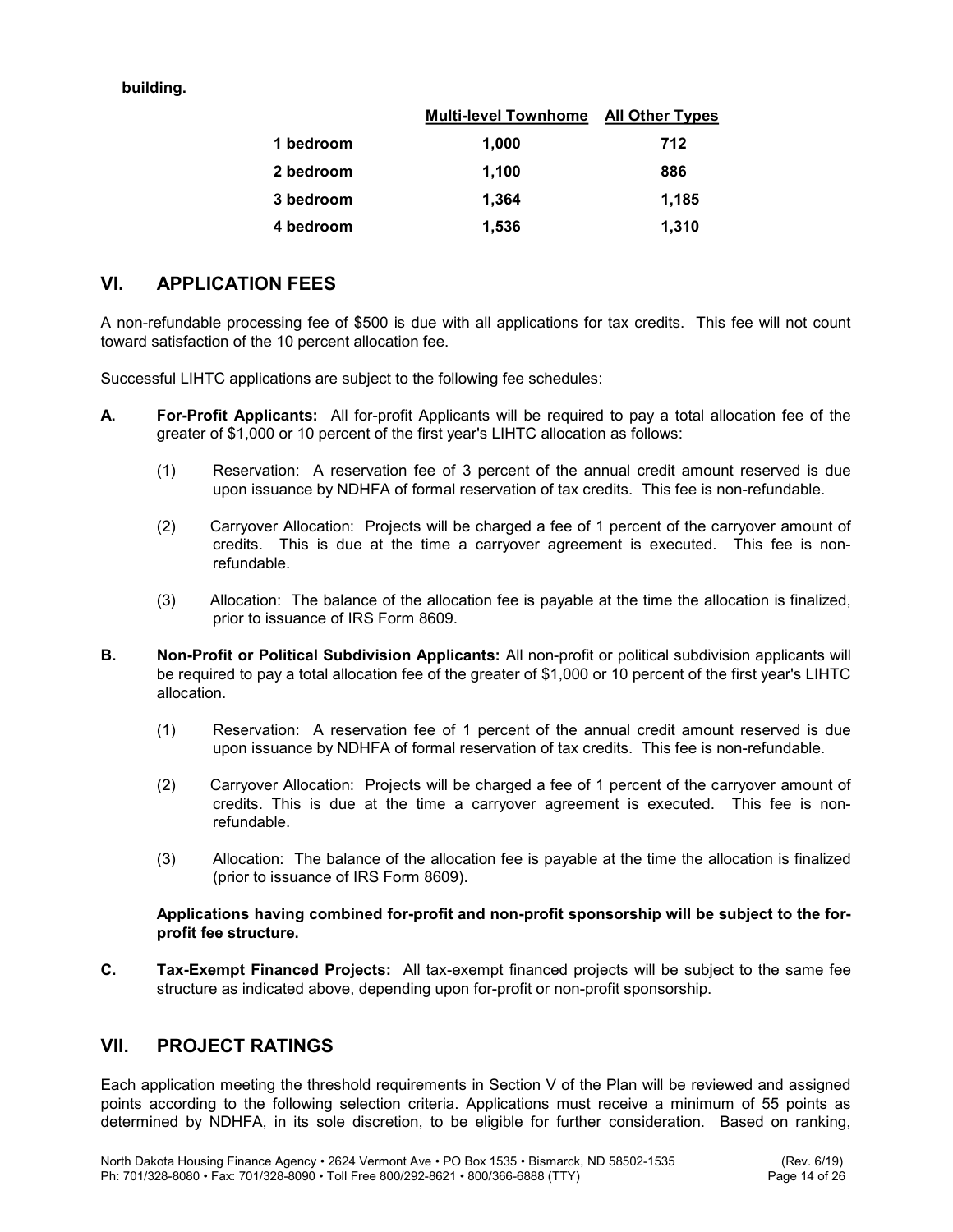projects will be selected for Conditional Reservation. In the case of a tie between two or more projects, the project requiring fewer credits per unit will be selected first. Representations made by applicants for which points are given will be binding and will be monitored during ongoing compliance monitoring.

Once a project is selected, NDHFA will determine the amount of credit to be reserved, which may not equal the amount requested in the application. IRS Code Section 42 requires that NDHFA determine that "the housing credit dollar amount allocated to the project shall not exceed the amount the housing credit agency determines is necessary for the financial feasibility of the project and its viability as a qualified low-income housing project throughout the credit period."

### A. Serves Lowest Income Groups **Community** Community Community Community Community Community Community Community

 Points will be awarded to projects with a minimum percentage of units having gross rents based upon 50 percent or less of AMI. The units set aside in this category must be occupied by households within the applicable income limits published by NDHFA. Elections made in this category will be incorporated into the LURA and will be binding for the compliance period and extended use period.

Note: This category awards points for gross rents that are affordable for low to extremely low-income households. For purposes of this category, gross rent is defined to include the tenant portion plus utility allowance.

| i citchii yi mculdii mtumic uli Willuli Qituaa Itomi la Duacu |        |                  |        |                  |        |  |
|---------------------------------------------------------------|--------|------------------|--------|------------------|--------|--|
| 50% AMI                                                       |        | 40% AMI          |        | 30% or less AMI  |        |  |
| % of Total Units                                              | Points | % of Total Units | Points | % of Total Units | Points |  |
| $20%+$                                                        | 10     | $20%+$           | 15     | $50%+$           | 45     |  |
| 10%<20%                                                       | 5      | 10%<20%          | 10     | 40%<50%          | 40     |  |
| $5\% < 10\%$                                                  |        | $5\%$ < 10%      |        | 30%<40%          | 30     |  |
| $1\% < 5\%$                                                   | 3      | 1%<5%            |        | 20%<30%          | 20     |  |
| $0\% < 1\%$                                                   |        | $0\% < 1\%$      |        | 10%<20%          | 10     |  |
|                                                               |        |                  |        | $0\%$ < 10%      |        |  |

# Percent of Median Income on Which Gross Rent is Based

 All fractions of units are rounded up (i.e. 9 percent of 24 units is 2.16 or 3 units). The maximum number of points that may be earned in this category is 45 points.

### B. Redevelopment and Revitalization 6 points 5 points

A project will receive 5 points if it meets one of the following conditions:

- (1) The project is located on a site considered by NDHFA, in its sole discretion, to be grayfield or brownfield in nature. For purposes of this Plan, the term grayfield refers simply to previously developed property while brownfield refers to previously developed property where future use is affected by real or perceived environmental contamination.
- (2) The project is in a QCT or city revitalization area established by resolution or other legal action by the city, and the development of the project contributes to a concerted community revitalization plan. For purposes of this Plan, a concerted community revitalization plan is defined as a locally approved revitalization plan targeting specific existing areas or neighborhoods within the community for housing and economic development including the infill new construction or rehabilitation of housing. To qualify, the plan must be officially adopted by the local governing body, identify a specific time period, apply only to a defined geographic area within the community, and specifically call for infill new construction or rehabilitation of affordable housing within the boundaries of the plan. Local housing needs surveys, consolidated housing or economic development plans, short-term work plans, municipal zoning or land use plans, or plans which are so broad as to encompass the entire community or so narrow as to encompass only the project's subject property do not qualify under this definition.
- (3) The project is located in an Opportunity Zone, as defined in Code Section 1400Z-1.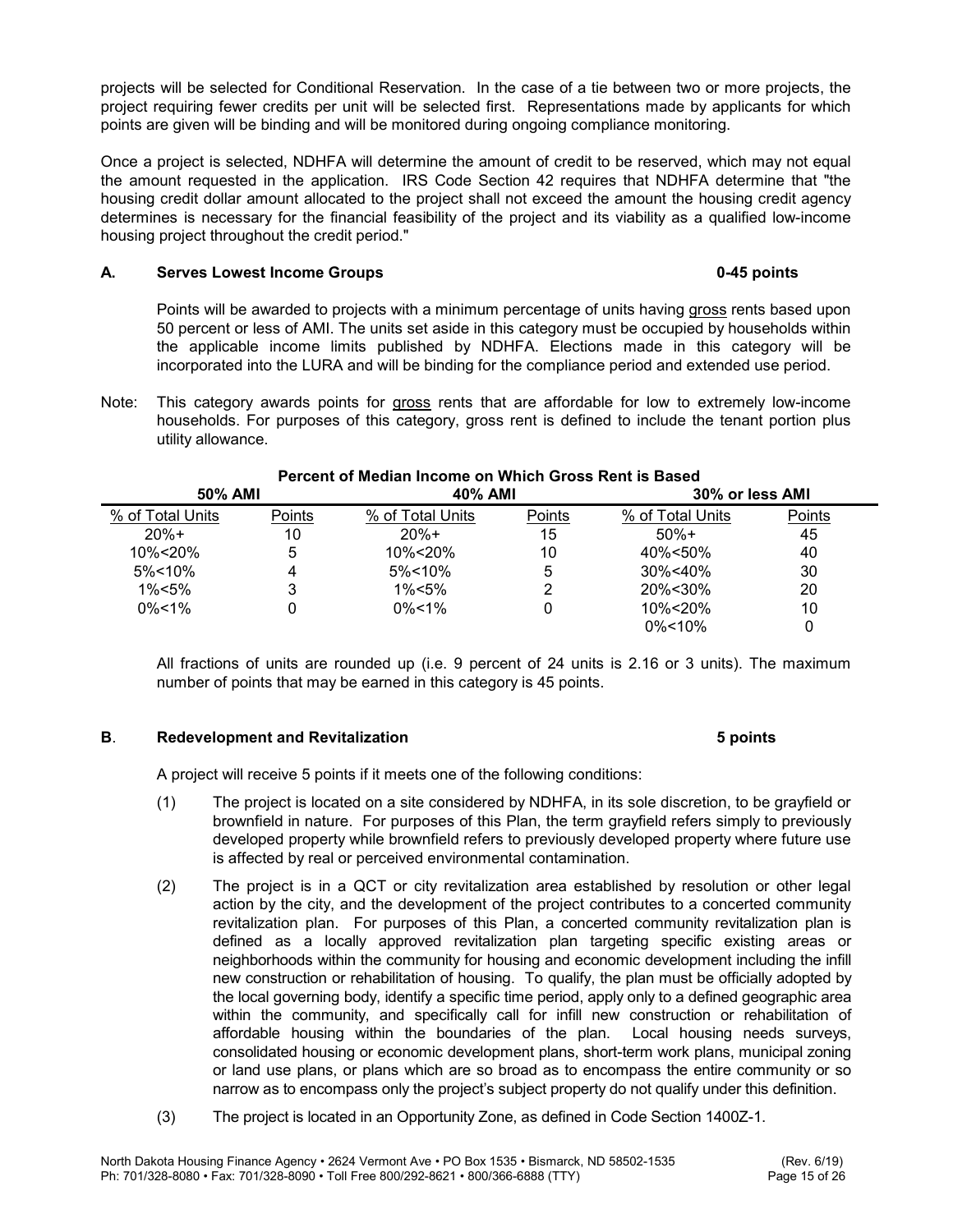Adaptive reuse projects are eligible for points under this category. Rehabilitation of existing habitable and occupied housing is not.

#### C. Historic Properties 4 points

# Properties that are on the National Register of Historic Places and receiving Historic Rehabilitation

Tax Credits, will receive 4 points.

### D. Permanent Supportive Housing 5-20 points 5-20 points

 Projects in which low-income units are set aside (as defined later in this section) and rented to persons with special needs will receive up to 11 points. For purposes of this scoring category, special needs populations include:

- Persons suffering from chronic or persistent mental illness.
- **•** Persons suffering from chronic chemical dependency.
- Persons with disabilities, either physical and/or developmental.
- Individuals or families who are experiencing long-term homelessness, or at significant risk of long-term homelessness. Homeless projects addressing the needs of families with children, or individuals in recovery or who are justice-involved, are encouraged.
- The frail elderly, defined as those 62 years of age or older, who are unable to perform one or more "activities of daily living" without help. Activities of daily living comprise walking, eating, bathing, grooming, dressing, transferring, and home management activities.

### Permanent Supportive Housing Threshold Criteria

 To earn points in this Permanent Supportive Housing scoring category, a project must provide documentation that it meets the following requirements:

- (1) A need for the special type of housing based on market demand, the applicable Consolidated Plan (either provide a narrative that cites page numbers and includes excerpts or mark applicable sections in the table of contents and provide the pages containing those excerpts, not the entire plan), and the findings of the local social service agency or the North Dakota Department of Human Services regional service center;
- (2) Third-party verification of the services which are appropriate to the targeted population. Such services will vary depending on the target population. Examples include, but are not limited to:
	- Case management.
	- Mental health services.
	- Alcohol and substance abuse counselling.
	- Independent living skills training.
	- Job and vocational skills training.
	- Health and medical care.
	- Social and community engagement activities.
	- "Peer-to-peer" guidance from individuals already in the service program.
	- For Frail Elderly, securing access to meal services adequate to meet nutritional needs, housekeeping aid, personal assistance, or other services essential to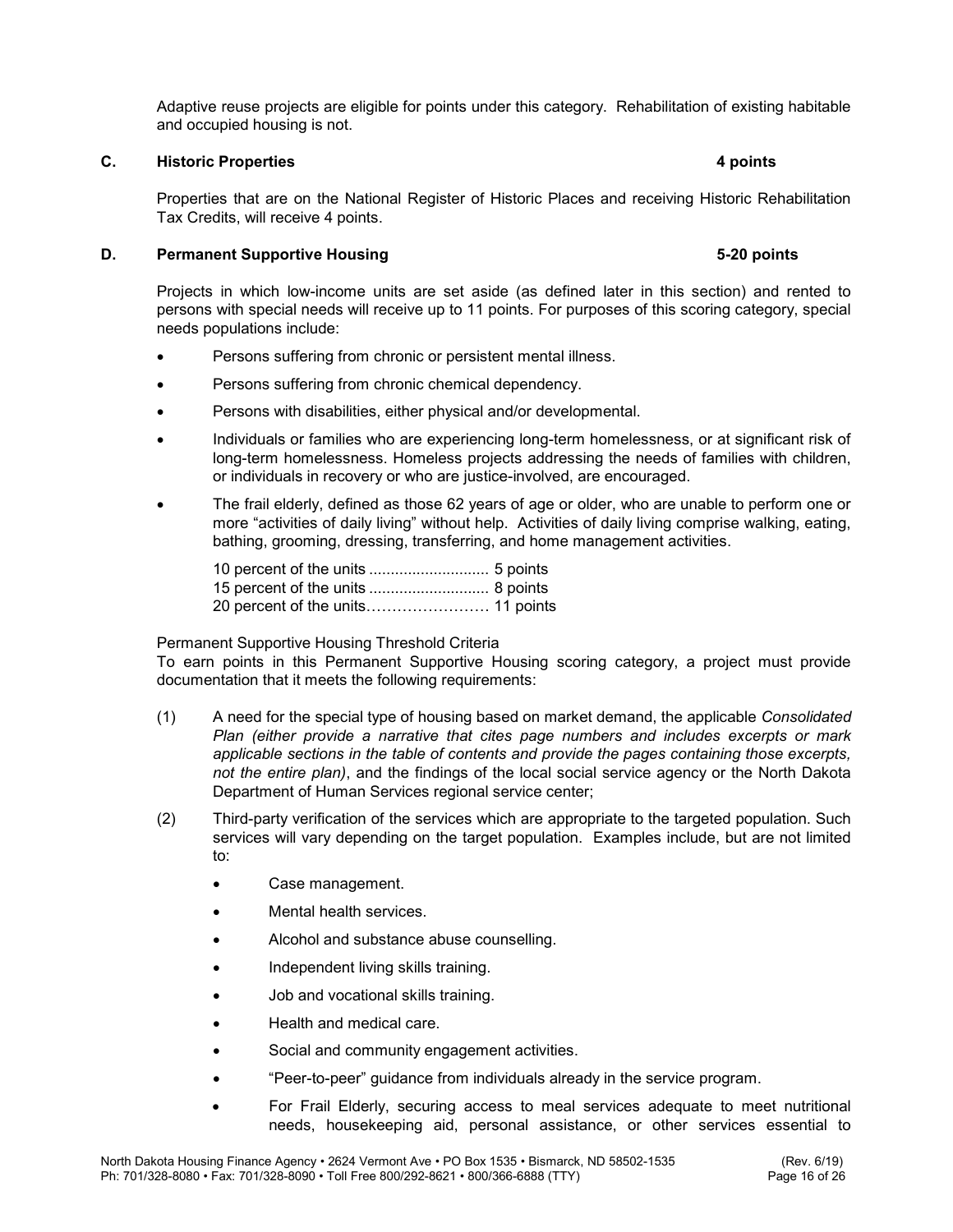#### maintaining independent living.

- (3) A formal letter of intent between the owner and a qualified service agency/agencies to provide on-going services consistent with the needs of the targeted population. The service provider must have experience providing services to a similar population and have sufficient capacity to deliver the services proposed. The letter of intent must be detailed regarding:
	- the special needs population to be served
	- the services pledged
	- the projected costs of the services and the sources of funds to cover such costs
	- for projects serving chronic homeless (or at-risk of) populations, a tenant selection plan that describes how those individuals and/or families will be identified and assisted in renting the supportive housing units.

Projects receiving conditional commitments for tax credits will be required to submit, as part of the reservation package, a formal agreement committing to the provision of the services described in the letter of intent.

 Compliance monitoring activities will include confirmation of the provision of the services pledged at the time of LIHTC application as well as a review of marketing efforts targeted at the specific special needs population. Projects which dedicate 100 percent of its units to Permanent Supportive Housing and which will be staffed by services personnel will receive bonus points as follows:

- 8 to 12 hours per day, Monday through Friday……3 points
- 8 to 12 hours per day, seven days per week………6 points
- 24 hours per day………………………………..…….9 points

Personnel whose primary responsibility is for the maintenance or security of the property is not considered to be "services personnel" for purposes of this scoring bonus.

#### Set aside definition

For purposes of this section, set aside shall mean designed and held for occupancy for members of the special needs population selected by the applicant for points under this scoring category ("Target Population"). During initial lease-up, priority shall be given in the tenant screening process to incomequalified households in the Target Population. Units shall be set aside for qualified Target Population households until the earlier of such time as the Project's minimum Permanent Supportive Housing commitment has been met or for a period of 90 days from the placed-in-service date. Once a unit occupied by a Target Population household is physically vacated, that unit shall be held for a minimum of 60 days for occupancy by another qualified Target Population household unless the Project otherwise already complies with the minimum Permanent Supportive Housing unit percentage pledged on the application and required under the LURA. Diligent efforts to market the available unit to the Target Population shall be demonstrated during this time period. If after the 60-day period the unit is then leased to a household that is not within the Target Population, and the Project does not otherwise meet the minimum required Permanent Supportive Housing unit percentage, the next subsequent available unit shall be set aside for and marketed to the Target Population for 60 days. This next-available-unit rule will continue to apply until the Project has once again met its Permanent Supportive Housing unit percentage.

### E. Design Standards 3-10 points 3-10 points

- (1) Projects with an elevator in each residential building will receive 10 points.
- (2) Projects with a building(s) design that has no more than four units per outside main entrance will receive 3 points.
- (3) Projects with a building design(s) that includes a separate outside main entrance for each unit will receive 10 points. (Points given for this building design cannot be added to points given for design standard (2) above.)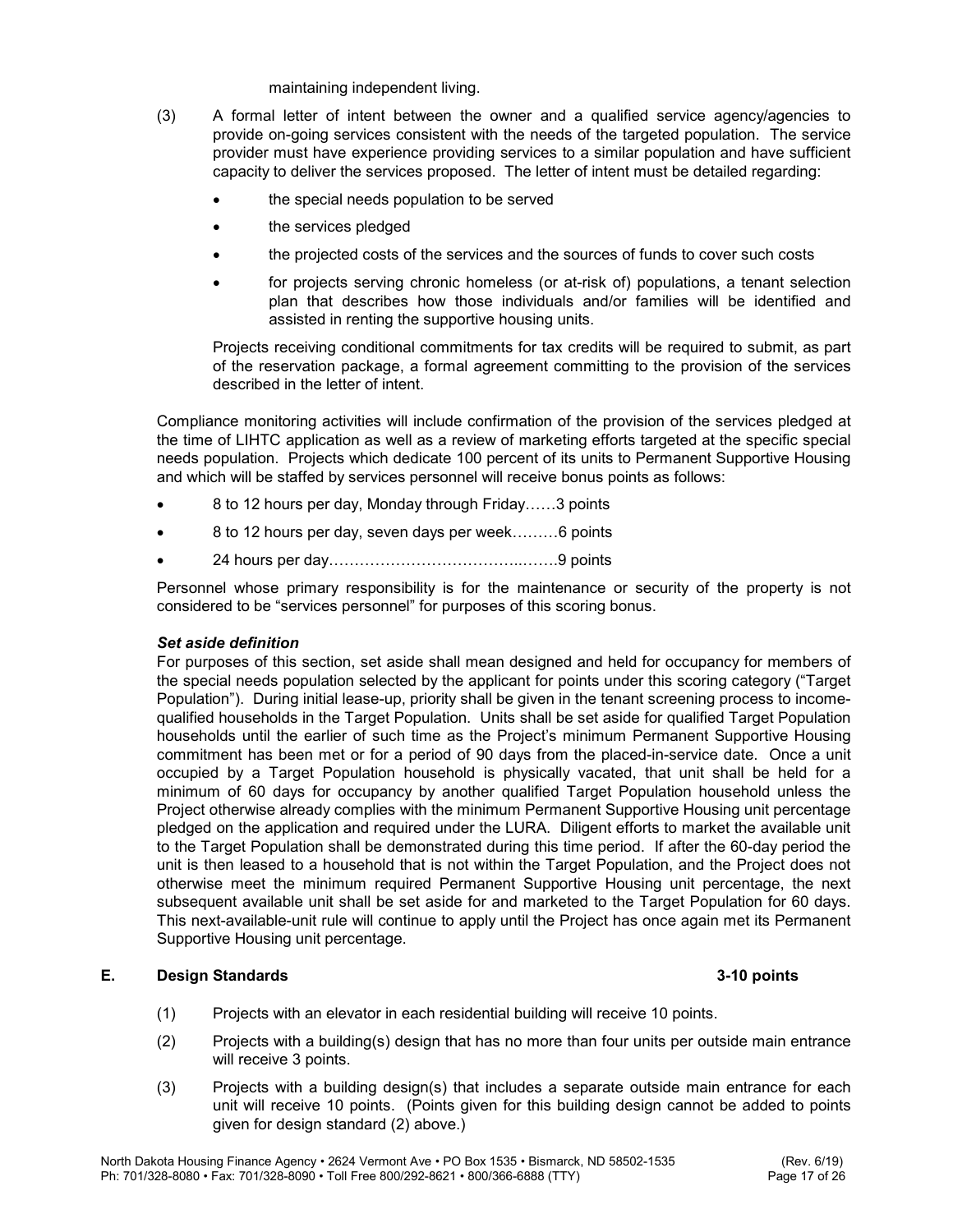(4) Projects consisting of single family, detached homes will receive 7 points. (Points given for this building design cannot be added to points given for design standards (2) or (3) above.)

A maximum of 10 points may be earned in this category.

### F. Universal Design 3-12 points

Projects which meet the minimum universal design features below are eligible for points in this scoring category based on a percentage of units:

- At least 10 percent of the units…… ......... 3 points
- At least 15 percent of the units………… .. 6 points
- At least 20 percent of the units................9 points

Universal design units must be wheelchair accessible and contain design features which may exceed the ADA standards, but which allow a project to be usable for the greatest possible percentage of the population. For purposes of this scoring category, the required minimum universal design features include, to the extent allowed by local building code:

- Roll-in or walk-in shower in at least one bathroom in the unit;
- Any additional bathrooms containing a bath tub should include a transfer seat, grab bars, and a floor drain to handle water splashed onto the floor during transfer;
- Front loading washing machines and dryers with accessible controls;
- Dishwasher;
- Lever handles on all doors and fixtures;
- Security doors with automatic openers;
- Accessible garbage dumpsters;
- Covered outside entries with adequate lighting;
- Kick plates on apartment doors to prevent damage from wheelchairs;
- Apartment doors which are wieldy for persons using a wheelchair or a walker;
- Hard surface flooring with maximum threshold heights of  $\frac{1}{2}$ " beveled or  $\frac{1}{4}$ " square-edged;
- Appliances with front controls;
- Controls for the garbage disposal, range hood light, and exhaust fan located on the front of the lower cabinets;
- Lower-mounted upper cabinets with handles within reach of a person in a wheelchair;
- Roll-under bathroom and kitchen sinks;
- Lower-mounted mirrors/medicine cabinets;
- Audio/visual alert doorbells; and
- Braille characters included to the left on all interior common area signage.

The project architect must certify that the accessible units and common areas meet or exceed Federal Fair Housing Accessibility Guidelines and include the universal design elements listed above.

 Applicants who receive points under this category will receive 1 additional point for each of the universal design units that are two-bedroom or larger, up to a maximum of 3 points. As an example, a project with at least 20 percent of the total units meeting the universal design elements, 3 of which are two-bedroom or larger will receive a total of 12 points.

### G. Green Communities **1-7 points** 1-7 points

To be eligible to earn any points in this category, applicants must submit a written development plan outlining the integrated design approach taken for this development that demonstrates involvement of the entire development team. The plan should provide a statement of the overall green development goals, the expected outcomes from addressing those goals, and the rationale for choosing each of the green features. Any applicant meeting 10 of the Green Communities' criteria found in Exhibit E of the LIHTC Application will receive 1 point. Any applicant meeting 15 of the listed criteria will receive 3 points. By meeting 20 of the criteria, the applicant will be eligible for a total of 5 points in this category. Applications involving rehabilitation must meet 13 of the criteria to be eligible for 3 points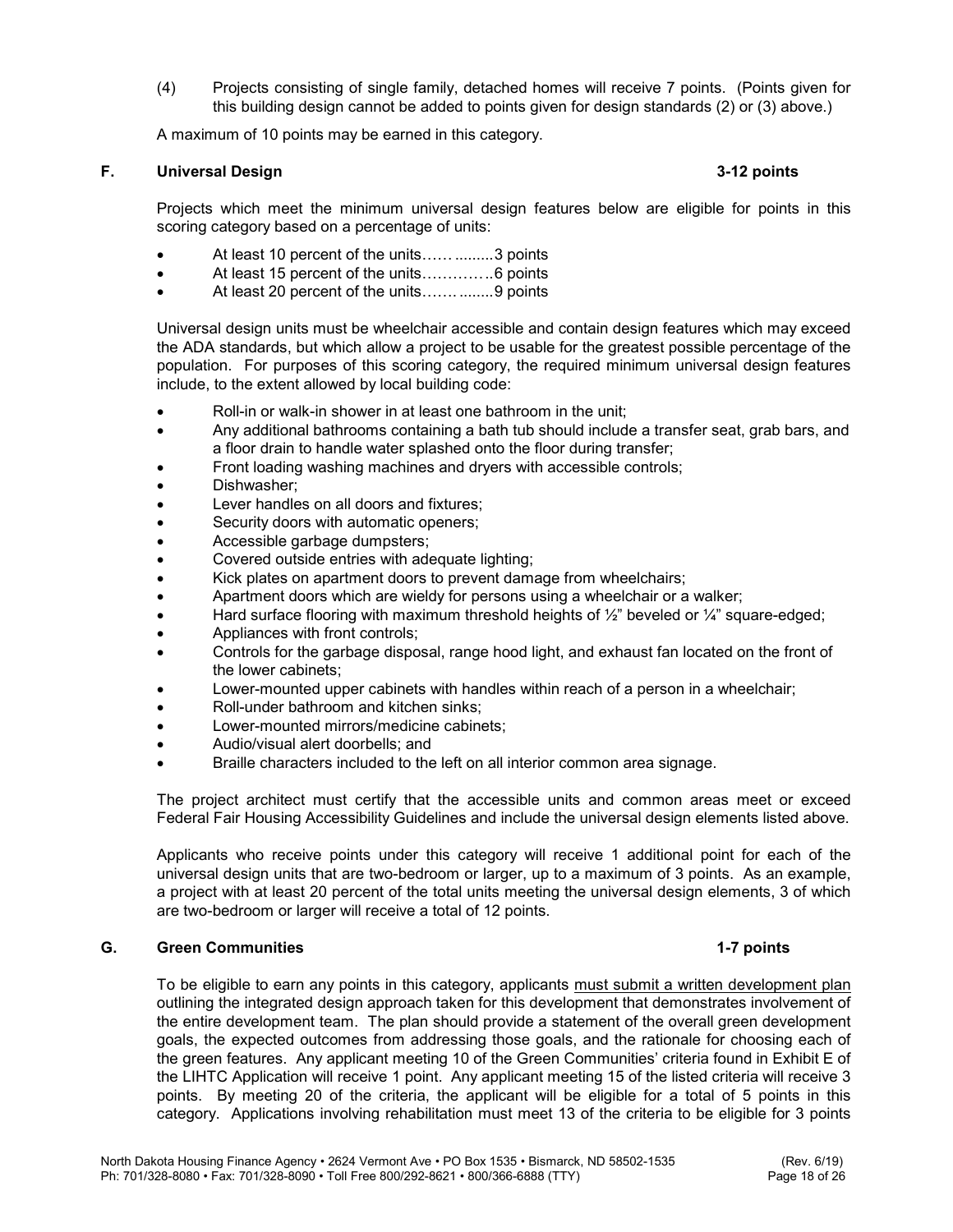and must meet 17 of the criteria to be eligible for the maximum 5 points.

A project obtaining LEED, Green Communities or ICC 700 National Green Building Standard Certification will receive the maximum of 7 points in this category. Evidence of certification is required prior to 8609 issuance.

# H. Rent Rebate for Homeownership 2 points

 Applications that contain a commitment to set aside at least 5 percent of the tenant paid rent for homeownership will receive 2 points. The owner will enter into a binding contract (i.e. a signed addendum to the lease) with tenants of set-aside units at move-in agreeing to a rebate of the rent, payable to a lender, for a home selected by the tenant as a credit toward down payment, closing costs, etc. The accrual of rent to be rebated must be for the tenant's entire term of occupancy within a project (i.e. unit transfers should not void the rebate) and the vesting period can be no longer than three years of continuous occupancy within the project. It is intended that the rebate be paid only if the household moves directly into homeownership upon termination of the rental agreement. Applications seeking points under scoring category K (Housing for People 55 and Over) are not eligible for points under this category.

#### I. Tenant Ownership 2 points

 Properties intended for eventual tenant ownership will receive 2 points. All residential buildings in the project must be individually surveyed, platted, and have a physical address. Applicants must include a) a feasible plan that sets forth the process for transferring the property, in whole; b) the future purchase price; c) homebuyer counseling efforts; and d) any other information requested by NDHFA. Information will be reviewed for conformance with Section 42(h)(6) and IRS Revenue Ruling 95-49.

Projects in which 20 percent or more of the low-income units are three-bedroom or larger will receive 5 points.

J. Housing for Individuals with Children 5 points

#### K. Housing for People 55 and Over 8 points 8 points

Projects that are designed for and marketed to households consisting of individuals 55 years of age and over and include a community room with kitchen facilities for the use of the tenants of the project at no charge will receive 8 points. The marketing plan must be consistent with Fair Housing requirements for 55 and over housing.

#### L. Preserve Existing Affordability 5-10 points

 Federally assisted projects in danger of prepayment, such as Rural Development 515 financed projects or those with expiring (within the next 18 months) project-based rental assistance contracts for 50 percent or more of the units, which are at-risk of being lost from the state's affordable housing inventory, and were not LIHTC projects, will receive 10 points. Projects at risk of losing federal financial assistance because of default on their federal contract are also eligible for points under this category.

 Existing LIHTC projects that are in year-15 or later, and did not waive the ability to opt out of the extended use period, will receive 10 points. LIHTC projects that waived their ability to opt out of the extended use period will receive 5 points.

Provide a copy of all relevant documents as applicable:

- (1) HAP Contract
- (2) Regulatory Agreement
- (3) Filing documents of intent to opt out
- (4) Loan documents that describe the ability to pre-pay the financing including required approvals and/or penalties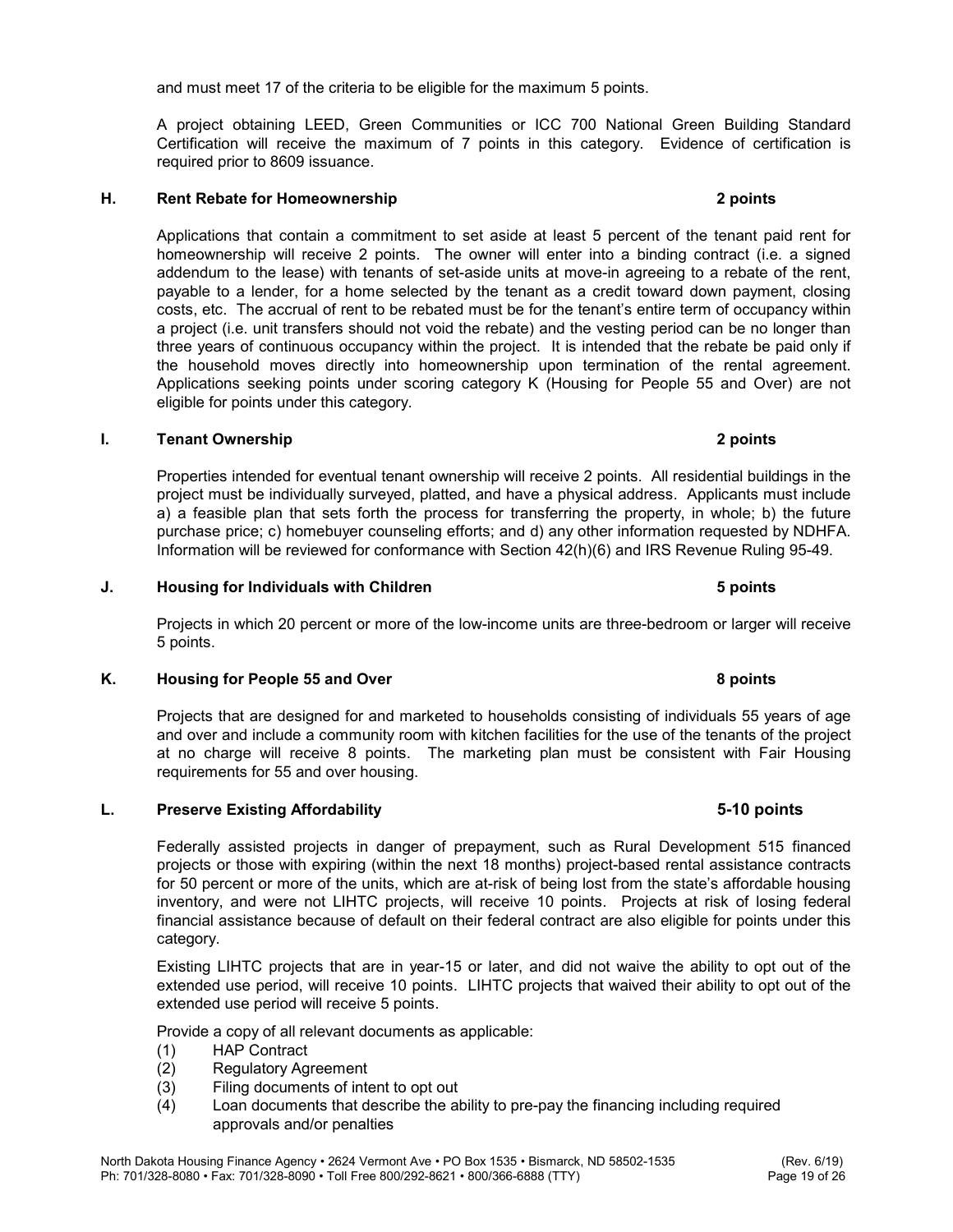- (5) Copy of most recent REAC, MOR, or RD inspection report or other evidence of physical deterioration that would threaten the HAP contract
- (6) At least three market comparables for each bedroom size to indicate what market rents might be achievable at the project without the federal assistance restrictions
- (7) Narrative describing the dissolution of current ownership/management entity capacity

#### M. Committed Leverage 2-4 points

 An applicant who provides signed, firm commitments for contributions or incentives from local government, private parties and/or philanthropic, religious or charitable organizations, excluding entities with an identity of interest or those with a significant role in the project (e.g. contractors, accountants, architects, engineers, consultants, etc.), valued at least 1 percent but less than or equal to 5 percent of the total development costs, an applicant will receive 2 points; if valued at more than 5 percent but less than or equal to 10 percent of total development costs, an applicant will receive 3 points; if valued at greater than 10 percent of total development costs, an applicant will receive 4 points. Not eligible for these points are interest bearing loans to the project.

#### N. Geographic Location

 No more than two projects will be approved in any one city during an application round. Projects approved under a prior tax credit year which are receiving an additional allocation of credits in the current tax credit year will not trigger this limitation in the current tax credit year.

# VIII. SET-ASIDES AND TARGETED AREAS

NDHFA has established the following set-aside requirements:

A. Non-Profit Participation: Ten percent of the state's LIHTC allocation will be set aside for projects involving non-profit organizations. To qualify for this set-aside category, the Applicant must be a qualified non-profit organization (IRS 501(c)(3) or 501(c)(4) status) which has as an exempt purpose, the fostering of low-income housing; owns an interest in the project (directly or through a partnership); and materially participates on a regular, continuous, and substantial basis in the development and operation of the project throughout the compliance and extended use periods. Ownership interest is defined as a minimum 50 percent general partner position in a limited partnership.

The initial application must include:

- (1) Explanation illustrating that the non-profit has been actively involved within the community as a non-profit organization;
- (2) Explanation outlining the rights and responsibilities of the non-profit organization including the right of the non-profit to purchase the project in the future; and,
- (3) Information to show that the non-profit organization is not affiliated with, or controlled by, a for-profit individual or organization.

The highest-ranking non-profit application will be considered to be a part of the non-profit set-aside. Other non-profit applications in excess of the set-aside must compete with eligible "for-profit" applications.

**B.** Indian Reservation Set-Aside: The highest-scoring qualified application of all projects in the round, located within North Dakota Indian Reservations or on Tribal land, either held in trust or fee-simple, will be eligible for approval under this set-aside, subject to the limits identified in Section II K of this Plan. If sufficient proposals on Reservations are not received by the close of the first funding round, the unused set-aside credits will be awarded to non-Reservation proposals in accordance with this Plan.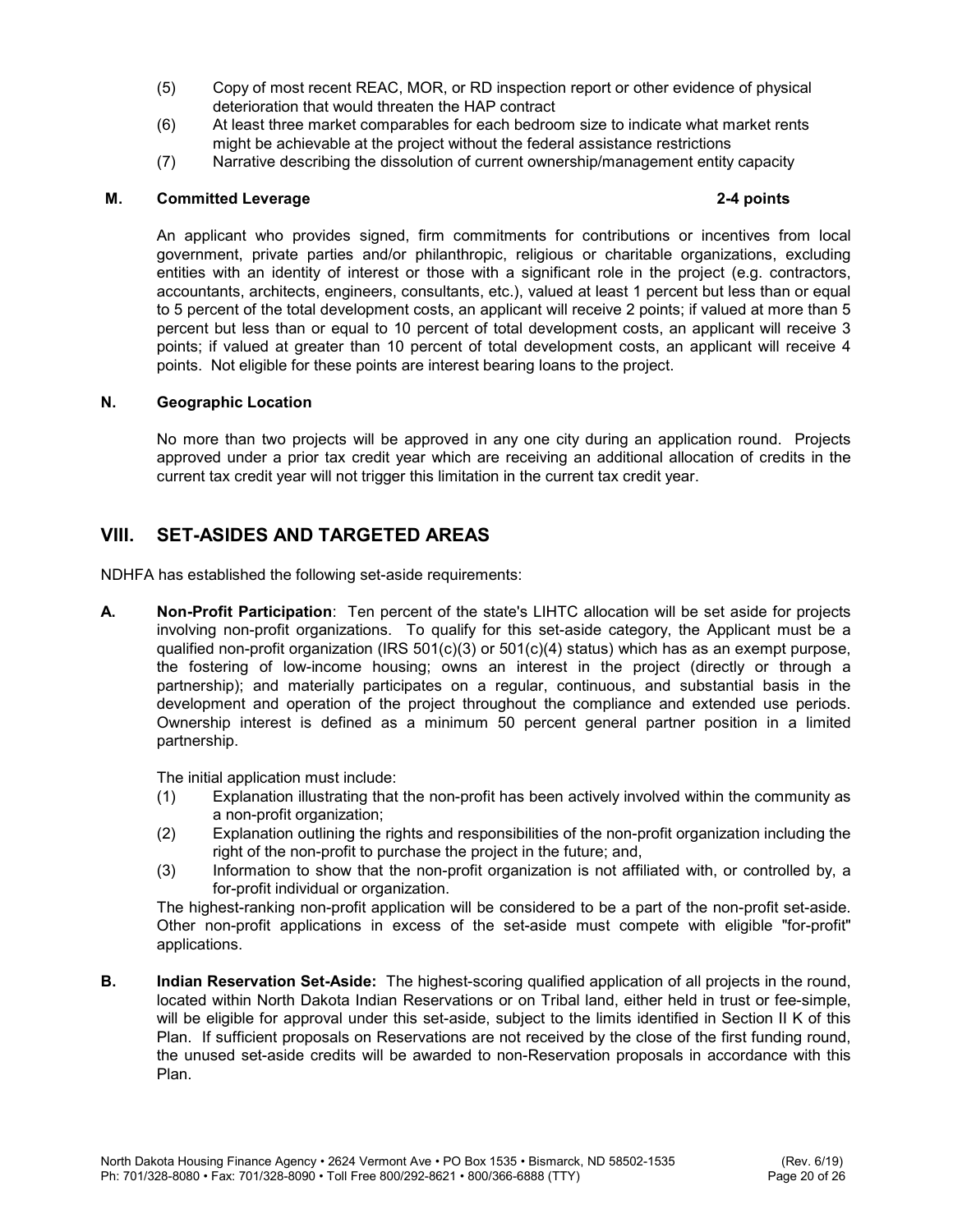- C. New Development/Preservation Parity: For purposes of this section, two construction types are considered:
	- New Development: the new construction creation of new housing units (including adaptive reuse).
	- Preservation: the substantial rehabilitation or same-site replacement of existing occupied housing.

Following the selection of a new development project under the non-profit set-aside, and selection of a project under the Indian Reservation set-aside, the highest-scoring qualified preservation project will be eligible for a conditional commitment of tax credits. If, however, a preservation project is selected under the non-profit set-aside, all remaining unselected project applications will, following the selection of a project under the Indian Reservation set-aside, compete for the remaining available credits. Applicants are encouraged to contact NDHFA if there is uncertainty as to a proposed project's construction type.

# IX. CREDIT AWARD PROCESS

Applications will first be reviewed for compliance with the Threshold Requirements (Section V). Thereafter, the following definitions shall apply:

- (1) Conditional Reservation A commitment to reserve tax credits conditioned upon Applicant providing required items and documentation within the timeframe allotted.
- (2) Formal Reservation A commitment that tax credits have been reserved for the project. The commitment is conditioned on evidence of timely progress toward completion of the project acceptable to NDHFA and evidence of compliance with Federal Tax Code and state law.
- (3) Final Allocation of Tax Credits The awarding of the tax credits by NDHFA to the project and the issuance of IRS Form 8609 upon the project being placed-in-service.
- A. Conditional Reservation: Those proposals which meet the basic eligibility criteria will be evaluated for a Conditional Reservation and will be given points as outlined in Section VII (Project Ratings).

 NDHFA will give priority during the evaluation process to projects which serve the lowest income tenants, are obligated to serve qualified tenants for the longest period, and utilize the credits most efficiently.

 The selection process is based on the numerical value awarded to each project in accordance with Section VII (Project Ratings). Subject to the set-asides and targets identified in Section VIII, the projects with the highest numerical value will be selected first. The time frame for selection of successful projects is expected to be within 45 days.

Once NDHFA has completed the evaluation and determined the amount of tax credit to be reserved, it will issue a Conditional Reservation on its prescribed form to the Applicant, which shall be good through February 29, 2020, for application cycle 1, or for a period of 60 days for subsequent application cycles. For good cause shown, NDHFA may extend the Conditional Reservation beyond its expiration date.

### 4% Tax Credit Applications with Tax-Exempt Bond Financing

 Those proposals which meet the basic eligibility criteria will be evaluated for a Conditional Reservation. NDHFA will underwrite the Project proposal to determine compliance with the policies outlined in this Plan, as well as to ensure that tax-exempt bonds would finance at least 50 percent of the aggregate basis. Aggregate basis includes land, but does not include personal property, amortizable costs such as permanent loan fees, marketing and startup costs, and cash reserves.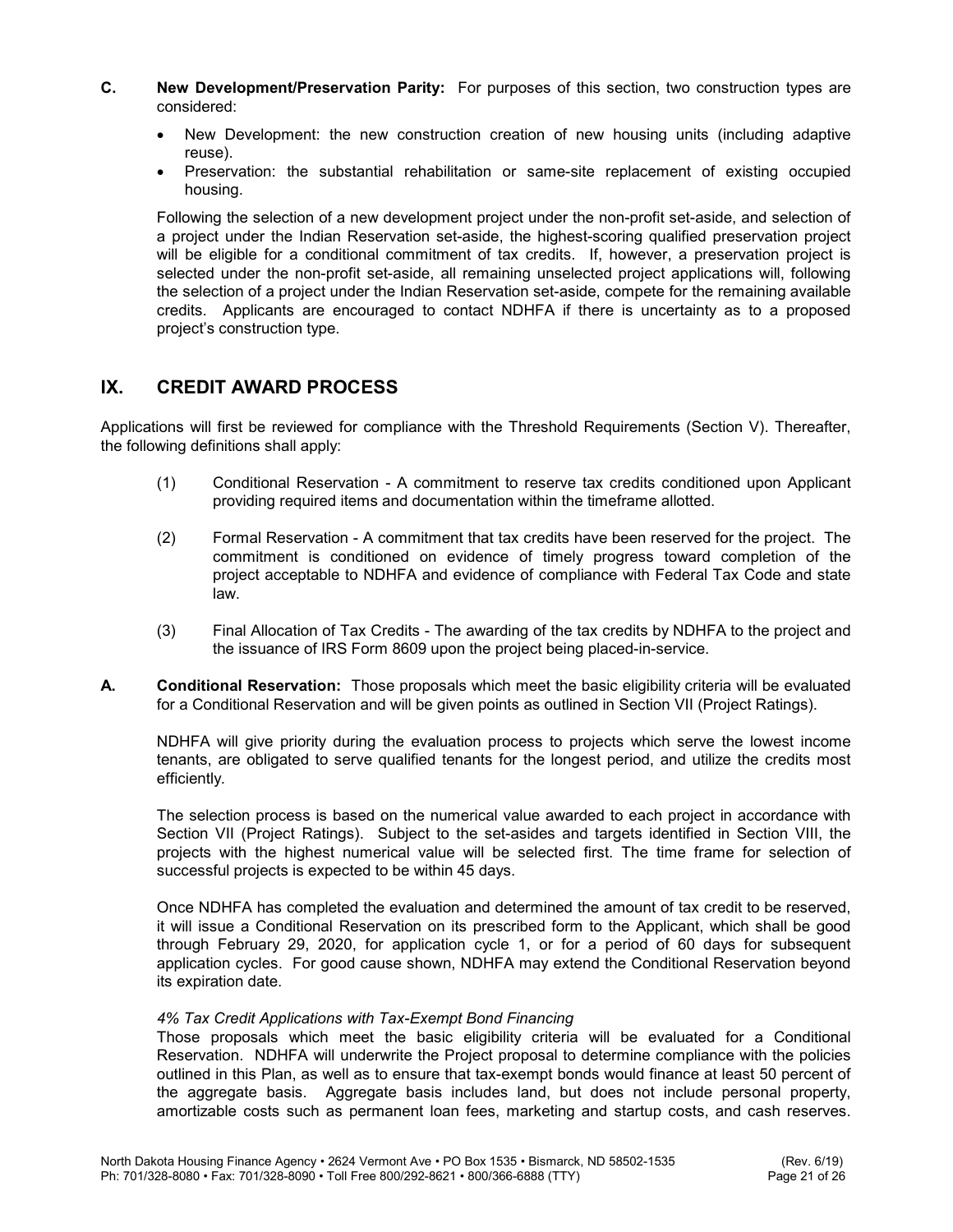The time frame for NDHFA's review and decision is expected to be within 30 days of submission.

Upon satisfactory review of the application, NDHFA will issue a letter in accordance with Internal Revenue Code Section 42(m)(2)(D) confirming that the project satisfies the requirements of the QAP and stating the preliminary amount of 4% tax credits conditionally committed to the project. This is referred to as a "42(m) letter."

- **B.** Formal Reservation: Prior to the expiration of the Conditional Reservation, the Applicant must submit to NDHFA acceptable evidence of the following:
	- (1) Firm commitment of construction and permanent financing: The Applicant must demonstrate that it has enforceable financing commitments. Generally, an enforceable financing commitment is a written approval of a loan from a lender with conditions that can only be satisfied and controlled by the Applicant. The letter must state the interest rate, term of the loan and all conditions.

 If the Applicant intends to finance all or part of the project costs out of its own resources, the Applicant must prove that such resources are available and committed solely for this purpose (i.e. written third party verification of fund availability).

- (2) Necessary local zoning and site plan approvals. (i.e. a letter from a city official stating that appropriate zoning is in place).
- (3) Updated application and Exhibit A pro-forma financial projection.
- (4) Documentation of ownership entity (i.e. partnership agreement, registration with good standing with the North Dakota Secretary of State).
- (5) Signed certification as to the full extent of all federal, state, and local subsidies that will apply to the project.
- (6) If applicable, a complete report on the status and history of the non-profit Applicant and a copy of the Board minutes approving the non-profit's involvement in the project.
- (7) Development Services Agreement or a statement regarding the developer fee and what costs it represents.
- (8) An updated application.
- (9) An affidavit regarding the establishment and maintenance of replacement and operating reserve accounts, as well as a tax escrow account, if applicable.
- (10) The reservation fee.

 Upon receipt of this information, NDHFA will conduct another evaluation of the project based on updated information, and may issue a Formal Reservation of tax credits to the Applicant in the amount it deems necessary and reasonable. Applications containing material changes which would have affected the initial scoring may be deemed ineligible and require forfeiture of the conditional commitment of credits. The Applicant would have the ability to reapply for credits in future application cycles.

 The above information must be received in our office within the timeframe identified in the Conditional Reservation letter. Applicants who do not submit the items within the specified timeframe, and who have not requested and been granted an extension, will be assessed a late fee of \$200 per calendar day up to a maximum of \$2000. If the information is not received within 10 days of the required deadline, the Conditional Reservation will be cancelled and the credits made available to other applicants.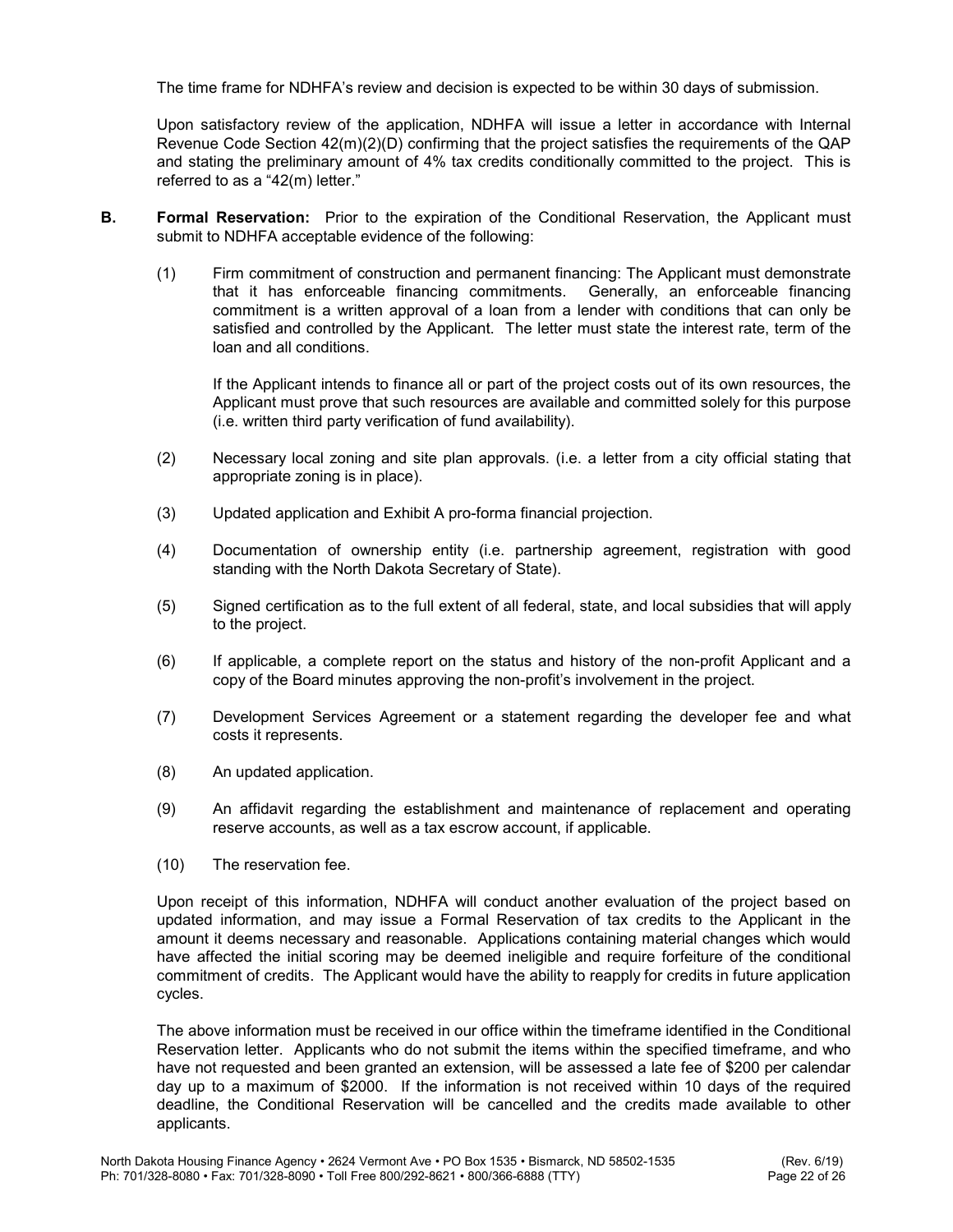- C. Project Progress Reports: In order to assure that the available credits are fully utilized, each Applicant receiving a Formal Reservation will be required to submit quarterly progress reports. The report must describe the Applicant's actual progress in comparison to the project schedule, found on page 11 of the Application submitted as part of the Formal Reservation package. Project development costs that increase above the contingency provided in the application during the construction/rehabilitation of the project must be disclosed in progress reports along with an explanation of how the gap has been or will be filled.
- D. Credit Return or Cancellation: If, at any time after issuance of a Formal Reservation of credits, an Applicant is unable to complete the project within the LIHTC Program's limitations, the Applicant shall voluntarily return the tax credits to the state. If the credits are returned prior to September  $30<sup>th</sup>$  of the tax credit year, thereby providing NDHFA sufficient time to reallocate the credits, the returned credit penalty fee will be \$1,000. If the credits are returned after September  $29<sup>th</sup>$  of the tax credit year, a penalty fee of \$2,500 will be charged. Further, if NDHFA is unable to reallocate the credits prior to the tax credit year end, the Applicant will be ineligible to participate in application cycles for 2 full years following the return of the credits. Failure to pay the returned credit penalty fee will result in permanent ineligibility to participate in NDHFA programs until the fee is paid.
- **E.** Equity Pre-Close: No more than 30 days prior to closing with the tax credit equity investor, a current Exhibit A spreadsheet to the LIHTC application must be provided to NDHFA. NDHFA will use the information provided in order to identify any potential material changes to the pro forma since reservation.
- F. Carryover Allocation: For projects that receive a forward commitment of 2020 Credits but are not able to place the project in service during 2020, a carryover allocation may be awarded if more than 10 percent of the project's reasonably anticipated basis is incurred by the taxpayer within twelve months from the date of the reservation. The carryover allocation would then give the Applicant until December 31, 2022, to place the project in service. Applicants should review Section 42 (including IRS regulations, notices and private letter rulings) to ensure all requirements for a carryover allocation are met. All developments funded with 2020 Credits during the year must submit requests for a carryover allocation of credits to NDHFA by December 1, 2020. The request must include both an "Owner Certification of Costs" and a certification of those costs from an independent CPA. The certification may be based on projected expenditures. If a carryover is issued based on projected expenditures, a follow-up certification from both the owner and CPA will be required within 12 months of the reservation date. Developers who received reservations of credits should contact NDHFA for specific forms and instructions.

Carryover Late Fee: Developers that do not submit a carryover allocation request by the established due date of December 1, 2020, will be assessed a late fee of \$500 plus a supplementary fee of \$200 per day for each day from the original due date through the date on which NDHFA receives the carryover documents. This fee will not be allowed as an eligible cost in carryover basis or final basis and will not be counted toward the total application fee of 10 percent.

- G. Final Allocation of Tax Credits: The final evaluation of the project will be made at the time the building is placed-in-service, which is defined as the date on which the first certificate of occupancy is issued. Within 180 days after the last building is placed-in-service, the Applicant must submit a complete final application package. Unless waived by NDHFA for good cause, failure to deliver by this due date will result in a penalty of \$200 per day. For projects that place in service in the year of allocation, the deadline to submit a complete final allocation package is December 1<sup>st</sup> in order to allow sufficient time for 8609 issuance. If it becomes necessary to reissue the 8609 form(s) to a project due to erroneous information supplied in the final application package, a processing fee of \$500 for 10 forms or less, or \$1000 for more than 10 forms, will be assessed. The final allocation package must contain the following documentation:
	- (1) Updated application, including all exhibits;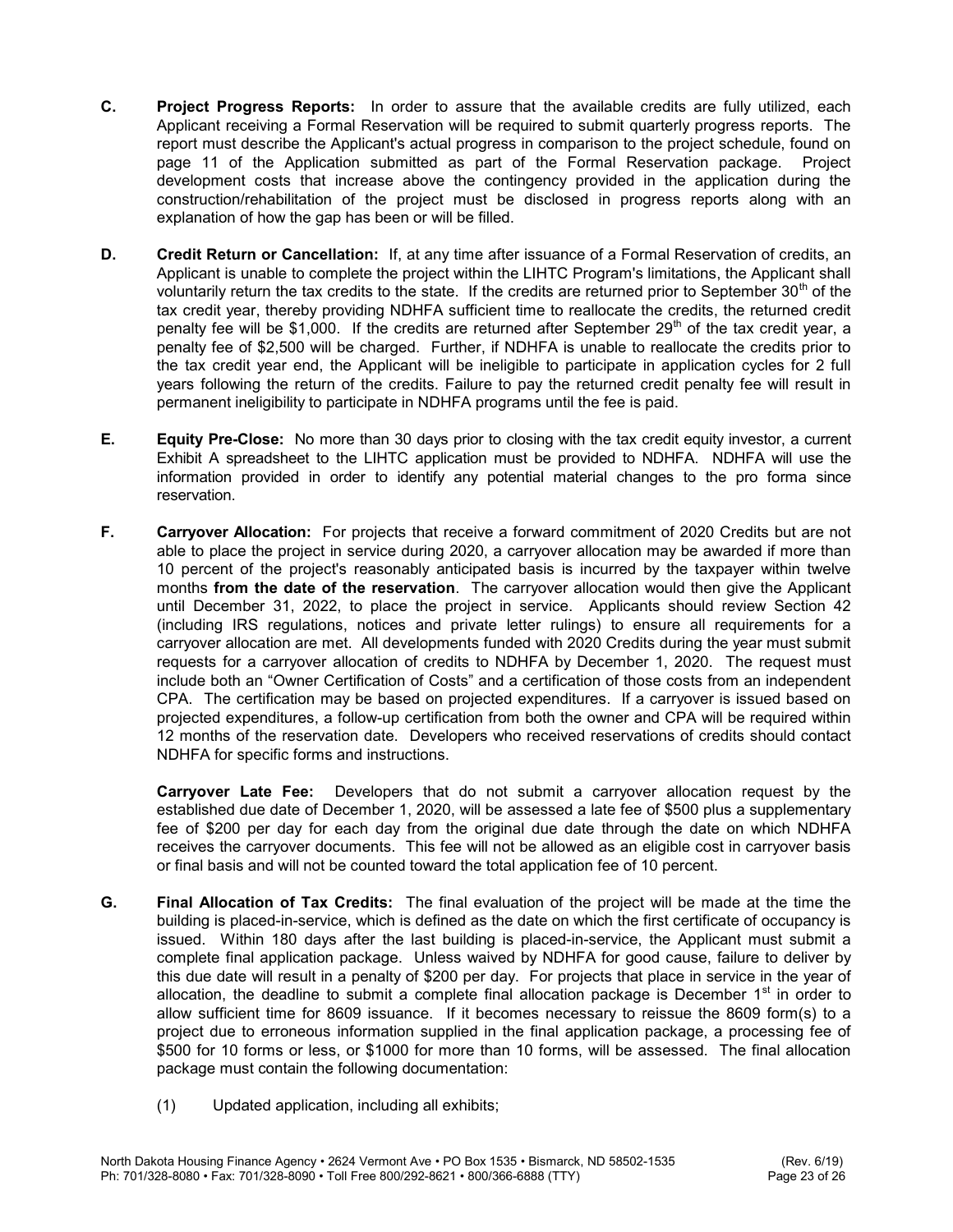- (2) Cost Certification: A schedule of project costs, prepared on the method of accounting used by the taxpayer for federal income tax purposes, must detail the project's total costs as well as those costs that may qualify for inclusion in eligible basis. The schedule of costs must be accompanied by a Certified Public Accountant's examination report on the schedule and on the sources of funding. The CPA's examination must be conducted in accordance with generally accepted attestation standards and must be unqualified;
- (3) Updated Exhibit A pro-forma financial projection on the project;
- (4) Original or certified copy of the recorded LURA that is signed by the project owner and permanent lender(s);
- (5) A signed certification giving full disclosure of all federal, state, and local subsidies that apply to the project;
- (6) A copy of the final ownership documents. Ownership interest of 15 percent or more must be disclosed;
- (7) Certification from the project's architect that the project is in compliance with ADA and Section 504, as applicable;
- (8) Verification of all sources of funds (loan amounts and terms shown on executed, permanent loan documents or up-to-date firm commitments, equity generation, etc.);
- (9) Evidence that tax escrow, operating reserve and replacement reserve accounts have been established;
- (10) Copy of Certificate(s) of Occupancy, if issued or other evidence of project completion;
- (11) Evidence of title to land; i.e. copy of title insurance; attorney's title opinion; or BIA title status report and, if necessary, backup or supporting documentation;
- (12) Documentation of current utility allowance;
- (13) Breakdown of units and square footage;
- (14) Executed management agreement;
- (15) Sample rental application and lease with all addenda. The rental application must request the applicant's demographic information (race, ethnicity, marital status, and disability status).
- $(16)$  Documentation of industry recognized training for owner(s) and on-site manager(s);
- (17) Balance of allocation fee; and,
- (18) Any other information requested by NDHFA.

# X. RESPONSIBILITY OF APPLICANT

The Applicant has the responsibility to abide by the representations made in the LIHTC application and in the LURA. Failure to abide by these representations may result in sanctions against the Applicant, including but not limited to, the inability to apply for tax credits in the future and participate in other programs administered by NDHFA.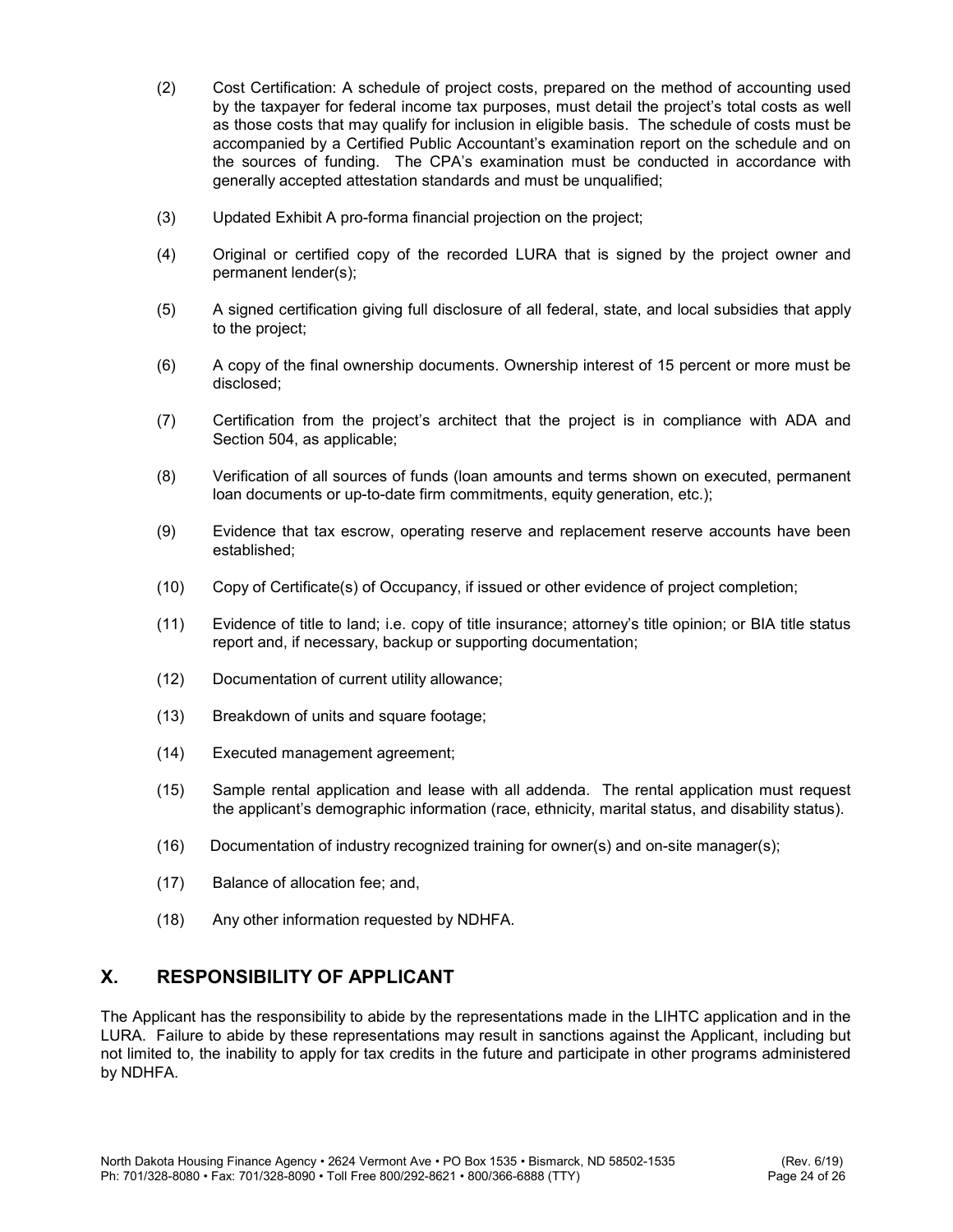# XI. CLARIFICATION OF NDHFA ROLE

Eligible applications will be evaluated to determine the credit reservation. NDHFA will conduct 4 evaluations prior to awarding the credit:

- (1) At the time of initial Application/Conditional Reservation.
- (2) At the time of Formal Notification to allocate credits.
- (3) Within 30 days of the partnership and equity closing.
- (4) At the time the building is placed-in-service.

Prior to each evaluation, the eligible Applicant will be asked to submit the most recent financial information on the project. Any federal, state, or local subsidies anticipated must be certified. Inaccurate or misrepresented information will result in non-issuance of IRS Form 8609, debarment from the LIHTC Program, audit of Applicant's financial records at the Applicant's expense, and possible referral for criminal prosecution.

NDHFA reserves the right to exchange information with other state allocating agencies and with other parties as deemed appropriate. By submitting an application for tax credits, the Applicant is acknowledging and agreeing to this exchange of information.

NDHFA is charged with allocating enough tax credits to a project to make that project economically feasible. This decision shall be made solely at the discretion of NDHFA but in no way represents or warrants to any Applicant, investor, lender, or others that the project is feasible, viable or of investment quality.

In spite of the development standards and selection criteria outlined in this allocation plan, each and every proposal is analyzed on a comparative basis in a variety of categories to ensure the highest value for the tax credits awarded.

NDHFA review of documents submitted in connection with the allocation is for its own purpose. NDHFA makes no representations to the Applicant or anyone else regarding adherence to the Internal Revenue Code, Treasury regulations, or any other laws or regulations governing tax credits.

No member, officer, agent or employee of NDHFA shall be personally liable concerning any matters arising out of, or in relation to, the allocation of the tax credits.

Projects awarded tax credits will be subject to compliance monitoring by NDHFA for the duration of the period of affordability plus the extended use period. The degree to which a LIHTC project is in decent, safe, and sanitary condition will be assessed according to the Uniform Physical Conditions Standards (UPCS) established by HUD. Adherence to the representations made in the LIHTC application and the LURA will be monitored by NDHFA through annual desk review of project files and records.

# XII. MODIFICATION TO THE QUALIFIED ALLOCATION PLAN

To the extent necessary to facilitate the award of low-income housing tax credits that would not otherwise be awarded, this Plan may be modified by NDHFA from time to time. The Executive Director may make minor modifications deemed necessary to facilitate the administration of the LIHTC Program or to address unforeseen circumstances. Further, the Executive Director is authorized to waive any conditions not mandated by the Code on a case-by-case basis for good cause shown. For example, in the event of a major natural disaster, NDHFA may disregard any section of the Plan, including point scoring and evaluation criteria, that interferes with an appropriate response. As a matter of practice, NDHFA will document any waivers from the established priorities and selection criteria of the Plan and will make this documentation available to the public, upon request.

To the extent that anything contained in this Plan does not meet the minimum requirements of federal law or regulation, such law or regulation shall take precedence over this Plan.